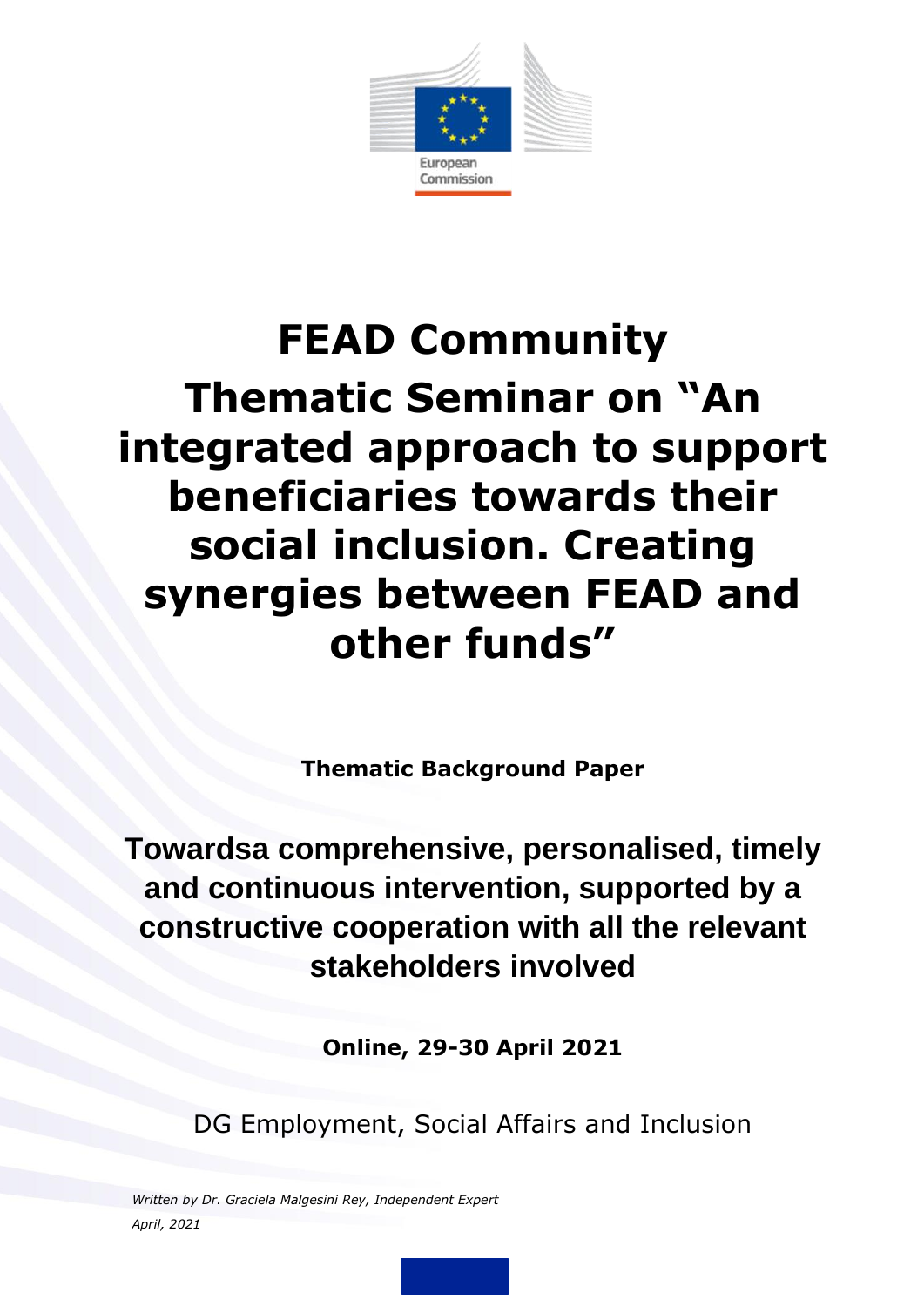#### **EUROPEAN COMMISSION**

Directorate-General for Employment, Social Affairs and Inclusion Unit EMPL F1 Contact: Maria-Anna Paraskeva E-mail: [Marie-anne.paraskevas@ec.europa.eu](mailto:Marie-anne.paraskevas@ec.europa.eu) Web site:<https://ec.europa.eu/social/main.jsp?catId=1207&langId=en> European Commission B-1049 Brussels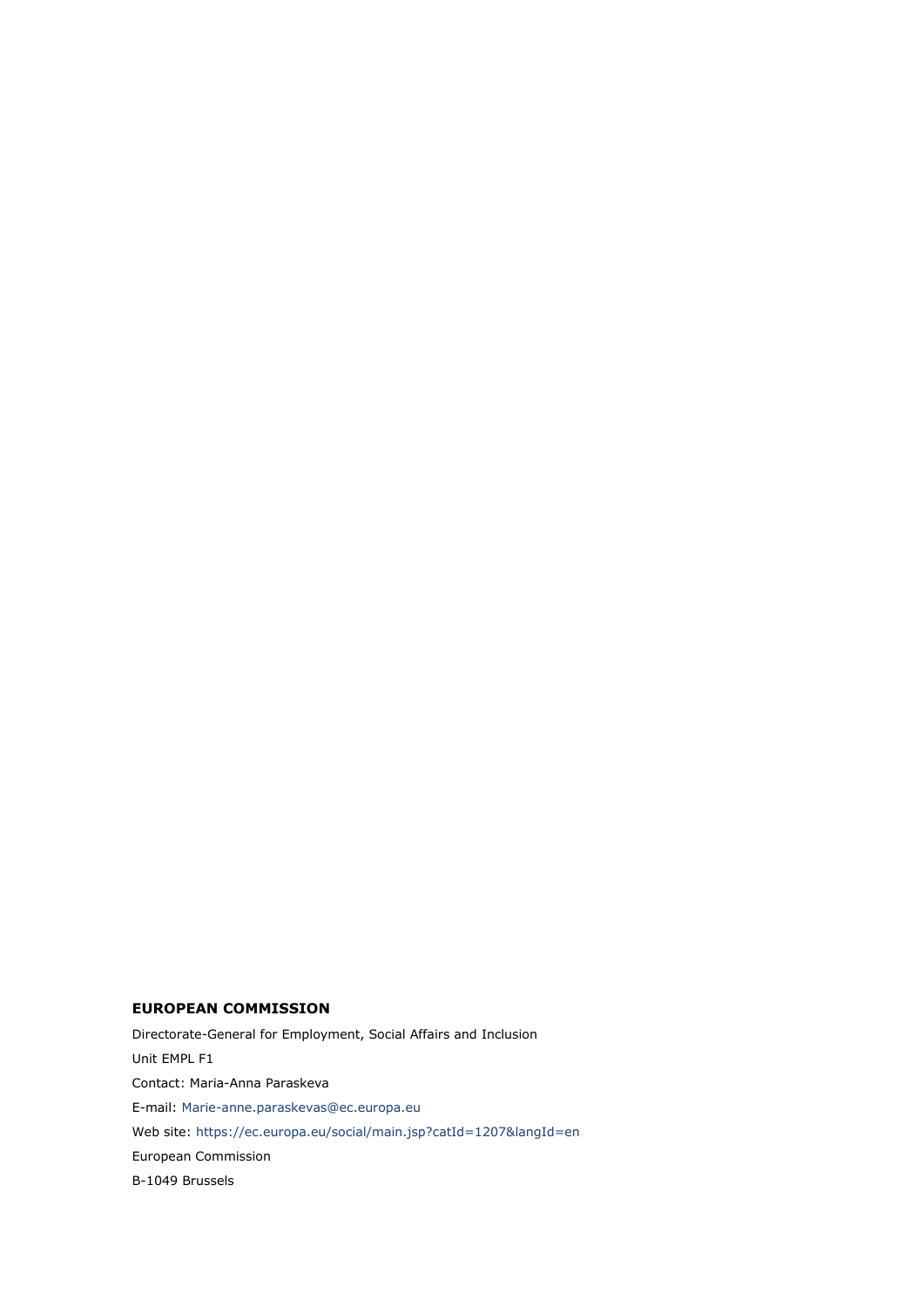# **FEAD Community**

# **Thematic Seminar on "An integrated approach to support beneficiaries towards their social inclusion. Creating synergies between FEAD and other funds"**

DG Employment, Social Affairs and Inclusion

*Directorate-General for Employment, Social Affairs and Inclusion*

*Thematic Seminar on 'New beneficiaries of FEAD-funded measures and new practices implemented during the Covid-19 crisis'*

*Online, 29-30 April 2021*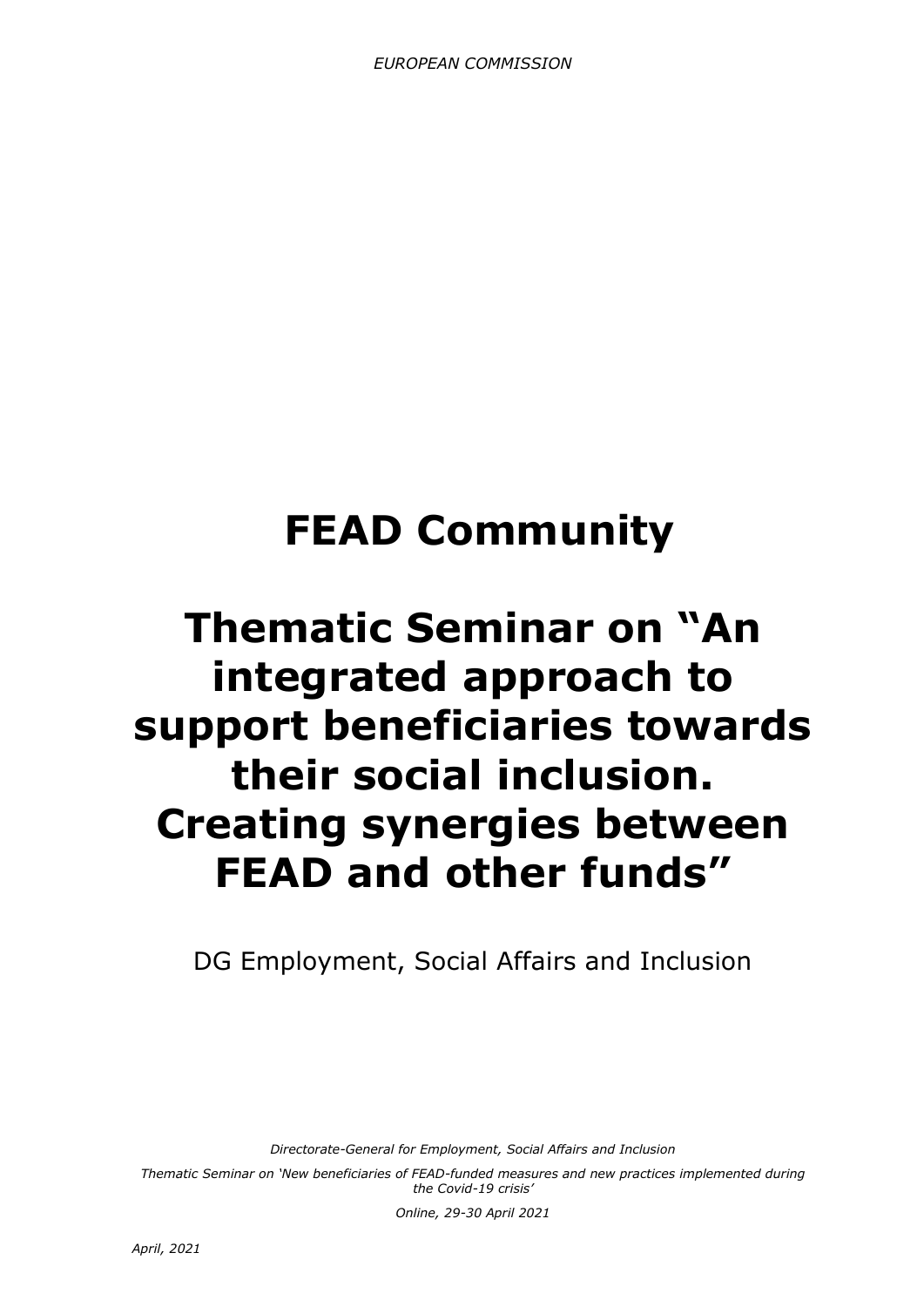#### **Europe Direct is a service to help you find answers to your questions about the European Union.**

**Freephone number (\*):**

#### **00 800 6 7 8 9 10 11**

(\*) The information given is free, as are most calls (though some operators, phone boxes or hotels may charge you).

#### **LEGAL NOTICE**

The information contained in this publication does not necessarily reflect the official position of the European Commission.

This document has received financial support from the Fund for European Aid to the Most Deprived (FEAD, 2014-2020). For further information please consult:<https://ec.europa.eu/social/main.jsp?catId=1089>

© European Union, **2021**

Reproduction is authorised provided the source is acknowledged.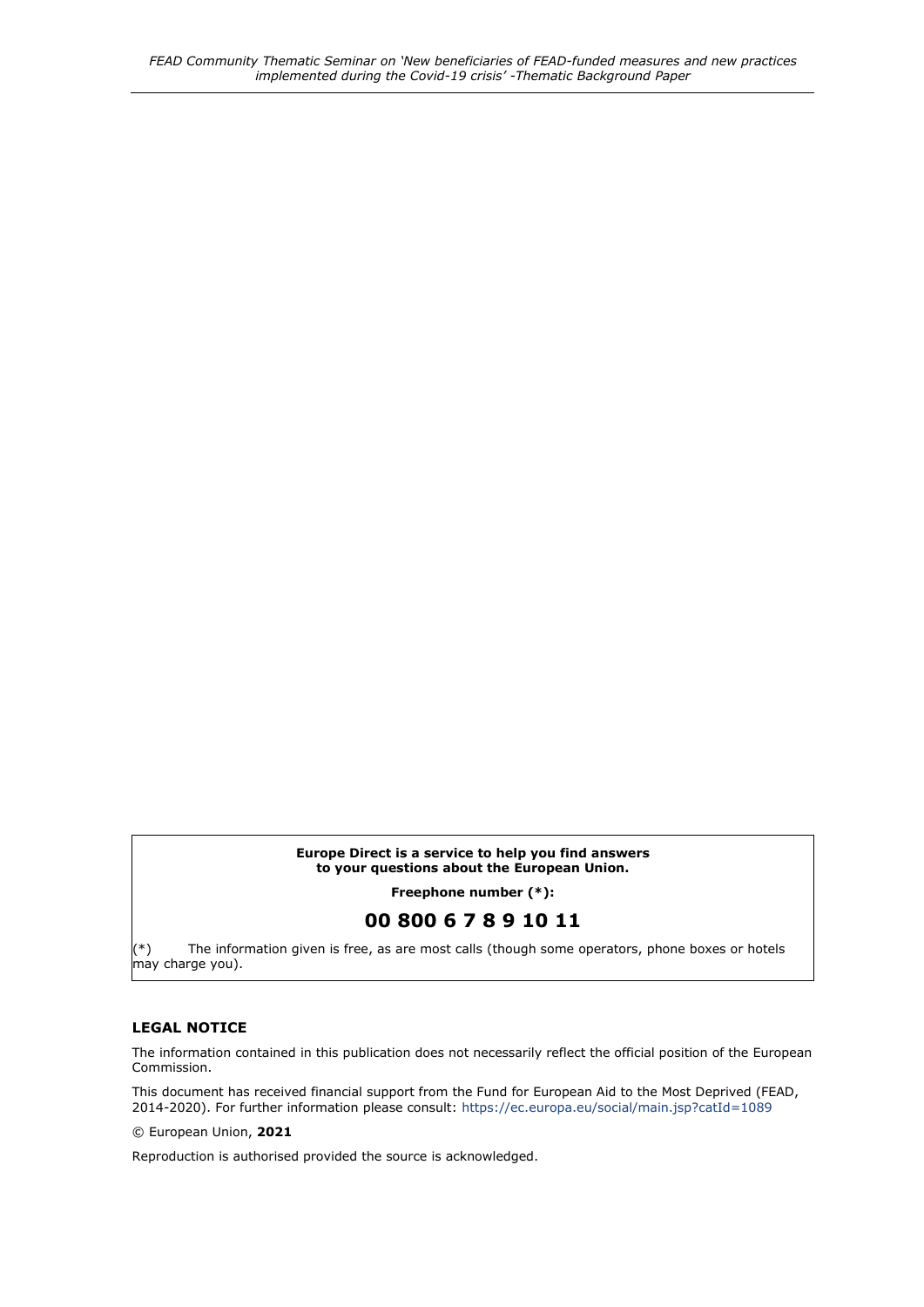## **Table of Content**

| $\mathbf{1}$   |                                           |  |                                                                                                                                                                                                                                          |  |
|----------------|-------------------------------------------|--|------------------------------------------------------------------------------------------------------------------------------------------------------------------------------------------------------------------------------------------|--|
| $\overline{2}$ |                                           |  |                                                                                                                                                                                                                                          |  |
|                | 2.1<br>2.2<br>2.3                         |  | The Covid-19 crisis exposed pre-existing structural inequalities and introduced<br>Addressing fragmentation and supporting holistic policy responses  5<br>Which are the key elements of the 'integrated approach' to tackle poverty and |  |
| 3 <sup>7</sup> |                                           |  |                                                                                                                                                                                                                                          |  |
|                | 3.1.1<br>3.1.2<br>3.1.3<br>3.1.4<br>3.1.5 |  | Person-centred focus, with timely and continuous intervention  8<br>Creation of synergies with other projects and funding sources 13                                                                                                     |  |
| $\overline{4}$ |                                           |  |                                                                                                                                                                                                                                          |  |
|                | 4.1<br>4.2                                |  |                                                                                                                                                                                                                                          |  |
| 5              |                                           |  |                                                                                                                                                                                                                                          |  |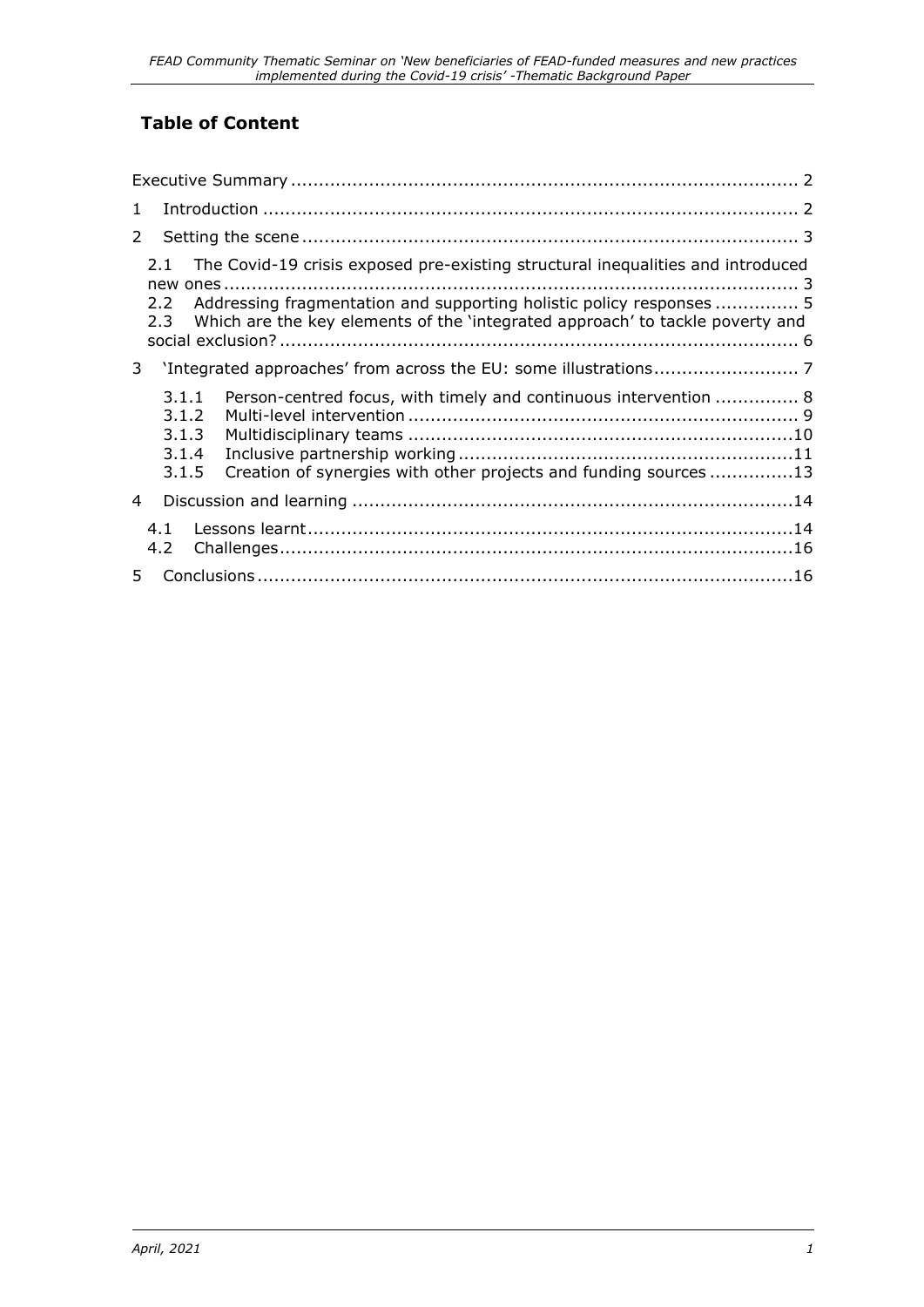## <span id="page-5-0"></span>**Executive Summary**

The role of the Fund for European Aid to the Most Deprived (FEAD) in providing more holistic support and better targeted interventions to address people's needs, can be further developed. In this sense, this Thematic Seminar can enhance the capacity of relevant stakeholders across Europe to implement FEAD-funded projects and measures today, and looking ahead towards the ESF Plus and the new programming period 2021- 2027.

A key element is the adoption of an 'integrated approach', which starts from a multidimensional concept of poverty and therefore addresses people's needs from a broad perspective. This relies on the coordination and participation of multiple stakeholders -as public authorities, social partners and civil society organisations to create synergies that could promote equality and social inclusion.

In this paper, we consider two aspects of the 'integrated approach', as a policy response and the way it is operationalised.

This document introduces the policy aspect of social inclusion, in the context of the current complex social challenges related to poverty in the EU. It will also describe how policies within the EU respond to these problems by promoting an 'integrated approach', notably within the implementation of the European Pillar of Social Rights.

Examples from the ground give us a better understanding of how 'integrated approaches' are implemented in practice and what the key elements or building blocks are that we can identify from effective approaches. In this sense, the 'integrated approach' is characterised by a comprehensive, personalised, timely and continuous intervention, which requires effective cooperation with all the parties involved, from stakeholders to the end recipients to effectively lift individuals out of poverty, deprivation or social exclusion.

A selection of 14 FEAD- funded practices from eight Member States (ES, DK, FR, MT, DE, HR, SE, IT), which contain components of the 'integrated approach' are showcased and grouped in five categories: 1) Person-centred focus, with timely and continuous intervention; 2) Multi-level intervention; 3) Multidisciplinary teams; 4) Inclusive partnership working as the foundation for integrated approaches; and 5) Creation of synergies among related or similar projects and funding sources.

The lessons learnt highlight the importance of further developing and refining this approach during the programming of the new ESF Plus, while addressing the challenges detected, in particular, the lack of a shared understanding, the funds' restrictions and the differences in the implementation.

## <span id="page-5-1"></span>**1 Introduction**

In 2009, the EU set a target as part of its Europe 2020 Strategy to lift 'at least 20 million out of risk of poverty and/or social exclusion by 2020'. By the middle of the decade, despite some of the EU2020 headline targets being on track to be achieved, statistics did not show an improvement in the poverty and social exclusion rate, at neither the EU average level nor in many individual Member States. This was more evident for those Member States badly affected by the economic crisis which experienced cuts to their social spending due to austerity measures, had weak income guarantee schemes, inadequate wages and pensions, and higher inequality levels. The profiles of those in poverty and deprivation were mostly women, children and young people, single-parent families, non-EU immigrants and refugees, people with disabilities, People experiencing homelessness, the Roma community, as well as an increasing share of people with in-work poverty.

Until now, FEAD general objectives have been to contribute to achieving the 2020 EU Strategy headline target of poverty reduction. FEAD aimed to alleviate the worst forms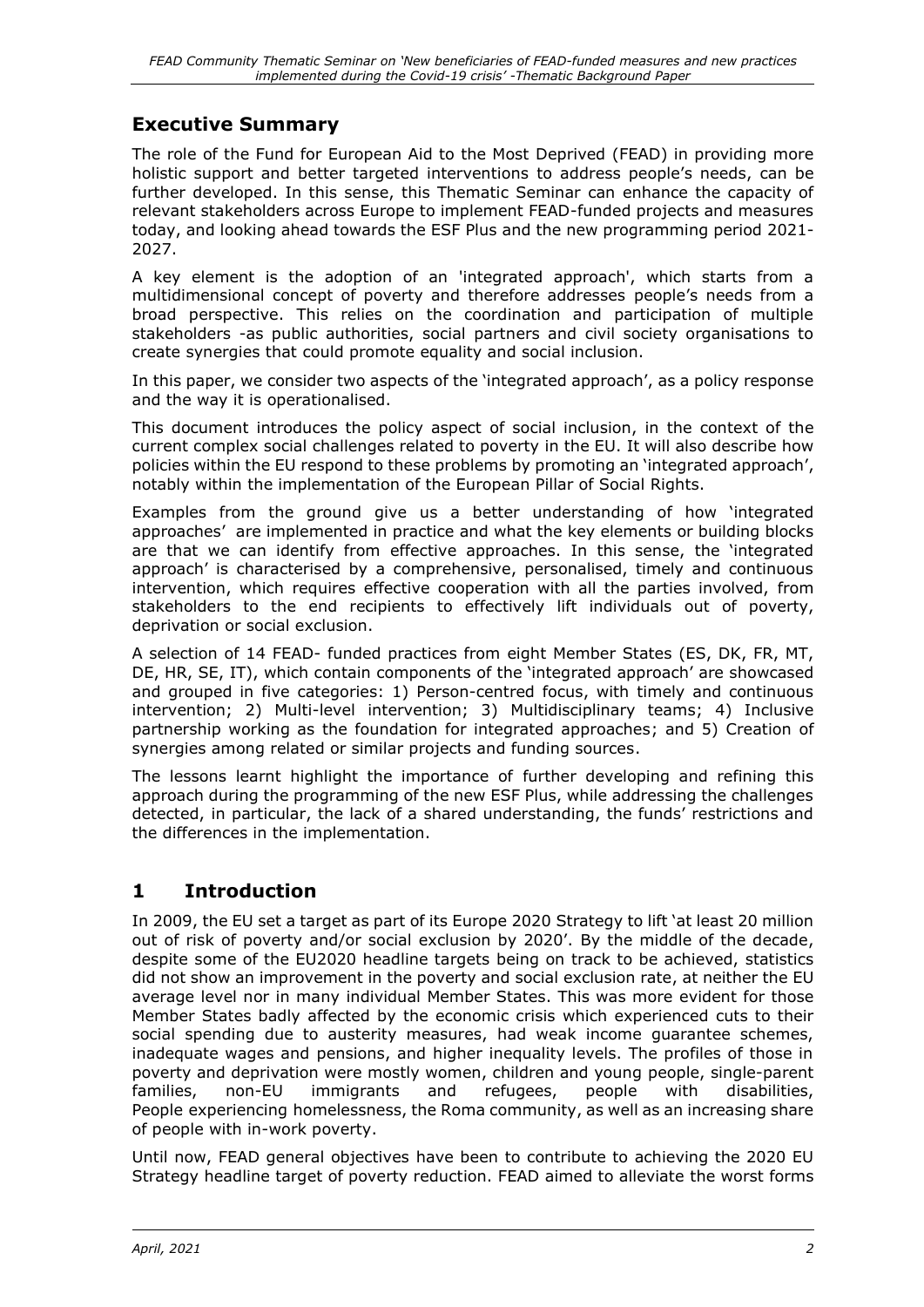of poverty through food and emergency relief, as well as by providing non-financial assistance to the most deprived persons, delivering support to education, healthcare, psychological support, training on household budget or nutrition, accompaniment to access to services and counselling to targeted groups such as people experiencing homelessness and poverty, children, seniors, people with disabilities or major restrictions, the Roma community, immigrants and people living in remote areas.<sup>1</sup>

**Two facts justify the importance of discussing the 'integrated approach' in FEAD implementation.** The first is that experiences from the ground have shown that problems are often interconnected and require a more holistic approach to tackle emerging social risks and the different types of vulnerability (e.g. unshared family responsibilities, health issues, ethnic discrimination, inactivity, indebtedness, violence, involuntary isolation, etc..). The second fact is that, due to the Covid-19 pandemic, many FEAD programmes are going through an adaptative and transformative process. This involves introducing changes to ensure a quick and effective response to the crisis, incorporating new actions to cover more complex needs and address the challenges generated by safety restrictions faced by actors involved in delivering the aid. The new pandemic context, plus the lessons learnt from some positive experiences carried out in recent years, have questioned the more traditional assistentialist and fragmented intervention methods, and have paved the road to a more 'integrated approach' in its delivery.

When looking at 'integrated approaches', two key aspects should be considered. The first is the 'integrated approach' as a **policy response** that looks at the interconnections, avoids fragmentation and working in silos. A coherent anti-poverty framework should include a multidimensional definition of poverty, take account of 'indirect' poverty policies and promote policy coherence. Secondly, the 'integrated approach' is understood as a **practical response** that involves focusing on users and addresses the complexity of their needs in a holistic manner. This approach can take different forms and levels of intensity, each chosen to suit specific needs and circumstances determined by the local context in which they operate.  $2$ 

## <span id="page-6-0"></span>**2 Setting the scene**

### <span id="page-6-1"></span>**2.1 The Covid-19 crisis exposed pre-existing structural inequalities and introduced new ones**

At the end of the last decade, while economic growth returned to Europe -reflected in improved labour market conditions and increases in household incomes- the inclusiveness of the recovery did not grow in parallel. Rather, high inequalities persisted and persons in vulnerable situations continued to be at high risk of being left behind. More extreme forms of poverty and social exclusion, such as housing exclusion and homelessness, were on the rise and needed to be addressed. Within the EU, there was broad agreement that the pre-Covid level of income inequality was too high. $3$  In 2019, EUROSTAT data showed that 92.4 million, 20.9% of the EU-27 population, were living at risk of poverty and social exclusion. 11 Member States had rates above the EU27 average. Around 24 million, or 5.4 % of the EU population, were 'severely materially deprived', with 11 Member States above average. 22.5% of children and adolescents had a higher risk of poverty or social exclusion than working-aged adults and older people. A striking 40.3% of single-parent households, 69.4 % of very low work intensity households with dependent children and 44.8 % of low work intensity households with dependent children were at risk of poverty or social exclusion.

**Those who were already poor or at high risk of poverty faced the health and social crisis caused by the pandemic from a disadvantaged position**. These groups were most at risk of poor physical and mental health, a low level of well-being, indebtedness, unsafe housing or homelessness, lack of savings and support networks.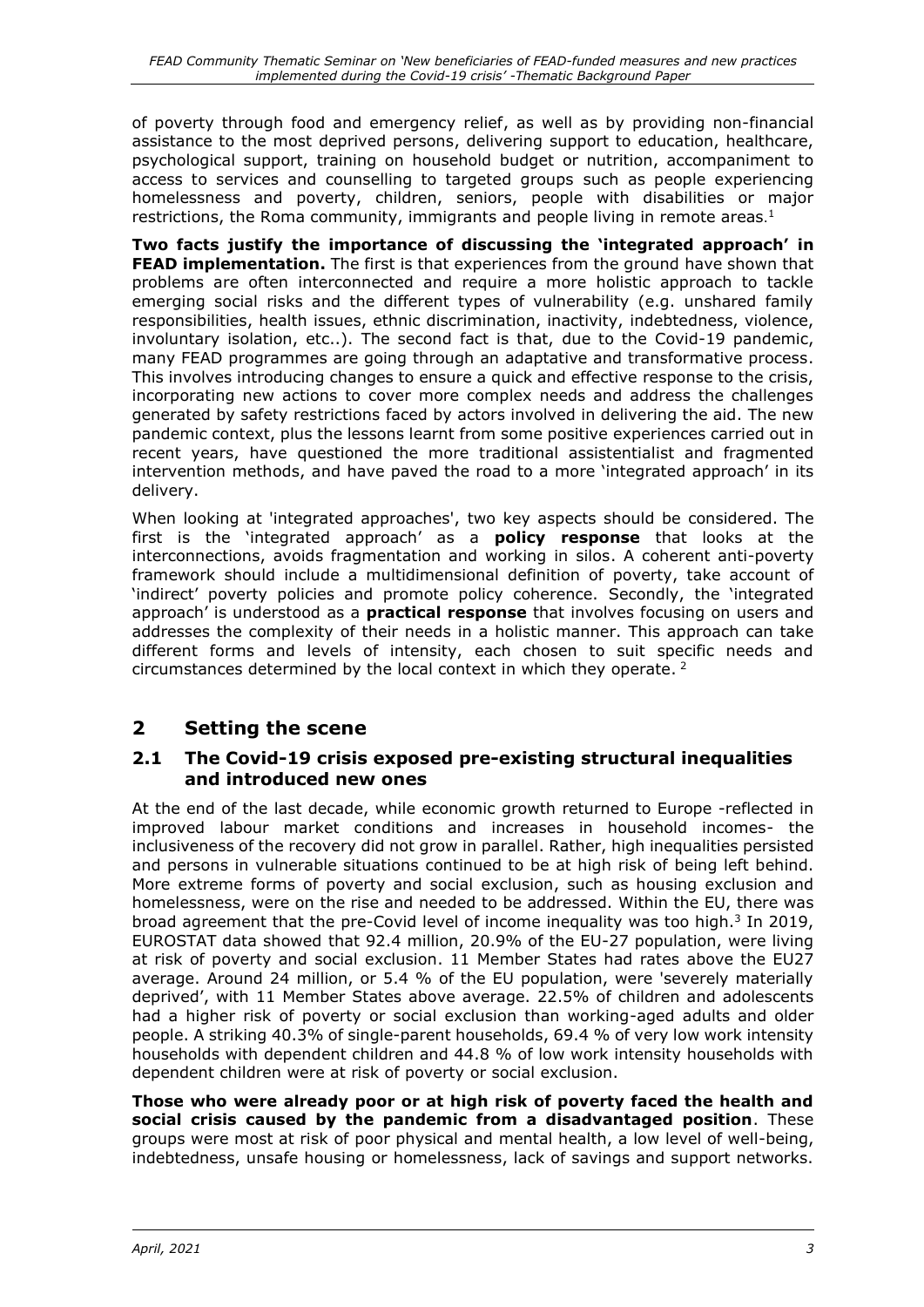As a result of the pandemic, new profiles of people in poverty and vulnerability began to emerge.

In December 2020, **16 million people were out of work and youth unemployment was at 17.8%** which is considerably higher than general unemployment levels. This includes a large proportion of young people who are not working, nor training or studying (NEETs). Young people report the lowest levels of well-being, feeling excluded from society and remaining at the greatest risk of depression. $<sup>1</sup>$ </sup>

**Low-skilled, low-paid workers and temporary workers were the first to be laid off due to the Covid-19 outbreak, while millions of self-employed workers and small business were soon to go bankrupt**. Discrimination in the labour market was already generalised due to their gender, ethnic origin, nationality, residence status, age, single parenthood or disability. Migrants' participation in the labour market was also disproportionally affected by the pandemic and many could not earn income in the informal economy due to the lockdown measures.

**Women who, in 2018 still earned on average 14% less than men, continue to shoulder the bulk of care responsibilities** in the household and struggle to enter and/or remain in the labour market, with consequences on their income, their social protection coverage and their future pensions. The pandemic has also affected the worklife balance of women more than men, with women impacted more in terms of reduced working hours and young women more likely to lose their job than men.<sup>2</sup> In particular, the burden of care responsibilities increased during the pandemic for women, especially in the case of single-parent families.

**Unaffordable housing and evictions are increasing concerns**, as millions of households are drastically reducing or losing their incomes in many Member States. Approximately 700,000 people are estimated to sleep on the streets across Europe on any given night and homelessness is increasing in most Member States. Energy poverty affects nearly 34 million Europeans who are unable to afford to keep their homes warm, pointing to the lack of access to affordable quality housing for many families. Effective access to essential services of sufficient quality, such as water, sanitation, healthcare, energy, transport, financial services and digital communications is key to guaranteeing social and economic inclusion. These are not available for many poor and vulnerable households.<sup>4</sup>

**Mental health issues are growing**, with differential impact according to the situation and population group, but continue to leave the vulnerable at highest risk: `The impacts of mental health can be split into three main components: direct effects of the disease outbreak (fear, anxiety), indirect effects of IPC measures (isolation, lockdown), indirect effects of the socio-economic fall-out (debt, unemployment, impoverishment, exclusion). The consequences of mental health affect all age ranges: children and adolescents (disruption to schooling), adults (unemployment, poverty, debt) and elderly people (isolation and involuntary loneliness). Young people aged 18-28 are a group that are particularly at risk of developing poor mental health, due to higher employment and income insecurity. 5

**Upward convergence is threatened by the Covid-19 crisis.** A key challenge for this decade is to accelerate upward convergence and to achieve greater social cohesion and solidarity. The differences in employment rates and in the at-risk-of-poverty-or-socialexclusion rates, which were exacerbated by the 2008 crisis, remained substantial across the Member States and could increase due to the differential impact of the Covid-19 in their economies and preexisting differences in the efficacy and coverage of social investment and social protection levels. The COVID-19 crisis could prompt another

<sup>1</sup> Eurofound (2020) **Quality of life and quality of society during Covid-19,** February 24, 2021, available at:<https://www.eurofound.europa.eu/data/covid-19/quality-of-life> . Survey data: Eurofound (2020), **Living, working and Covid-19 dataset**, Dublin, <http://eurofound.link/covid19data>

<sup>2</sup> Eurofound, Loc. Cit.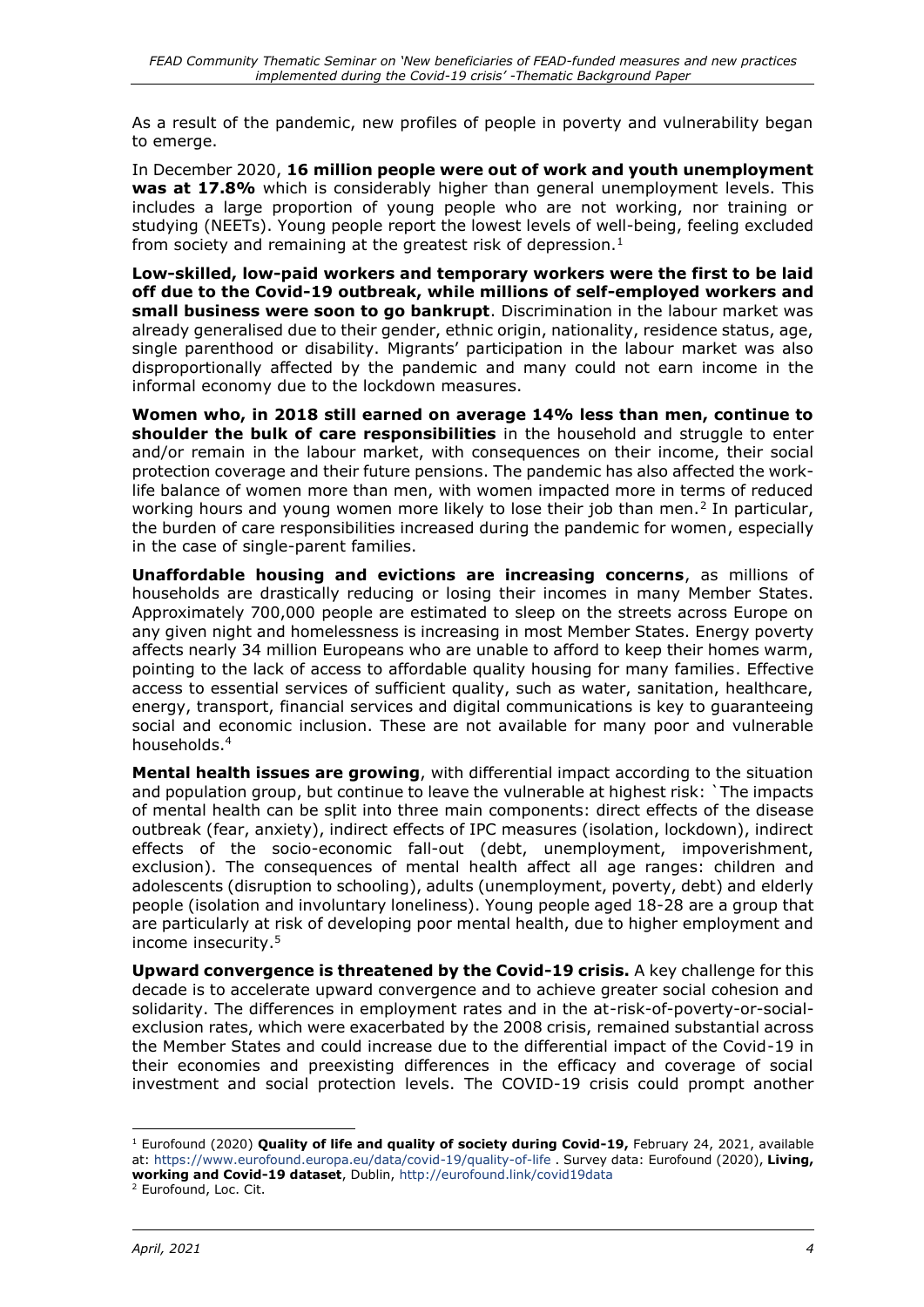escalation of material hardship and divergence among Member States, followed by a slow process of return to the path of upward convergence.

These increasingly complex social needs represent challenges at a large scale and demand urgent attention. The work to close the poverty gap remains a crucial goal in the EU. It should be considered within a policy coherence approach needed to balance economic, social and environmental priorities, and their implications to both current and future generations, as committed by the EU with the European Pillar of Social Rights and the UN 2030 Agenda. Although the 'integrated approach' to tackle poverty is not new, it could become an efficient way of 'making the difference' for people in poverty, by generating interdisciplinary efforts and funding to focus on person-centred solutions, therefore contributing to the headline goals of achieving a socially inclusive and fairer society.

#### <span id="page-8-0"></span>**2.2 Addressing fragmentation and supporting holistic policy responses**

In the last decades, the EU has developed policies in the domain of employment and social inclusion which addressed fragmentation and supported holistic responses. This began with the 2008 Recommendation on Active Inclusion which could be considered as a starting point for the 'integrated approach' as it proposed to consider a triple focus, income support, inclusive labour markets and access to high-quality social services. 6 In 2017, the European Pillar of Social Rights shifted towards a rights-based approach to policy to deliver on the EU commitment to the Sustainable Development Goals (2030 Agenda). The Pillar sets out 20 key principles to guide the EU towards a 'strong social Europe that is fair and inclusive' which grants equal opportunities in employment and social protection and provides active support to employment. In 2019, the 'European Green Deal<sup>7</sup> introduced the sustainability transition, which involves a fairer and just social transition, with higher and fairer participation in the labour market. This focused on job quality and working conditions, minorities' rights, the investment in effective and integrated social inclusion and social protection systems, quality services such as education, training, life-long learning, childcare, out-of-school care, health and longterm care to ensure equal opportunities for all and promotion of economic and social convergence. 8

The incorporation of people living in poverty and social exclusion into employment, guaranteed income, education, training and qualification, essential services (that is, social inclusion) is key to achieving the goals on poverty reduction and increased employment and training that are established in the Action Plan of the European Pillar of Social Rights presented by the Commission on March 4, 2021.<sup>9</sup> In this Action Plan, the European Commission **relates the 'integrated approach' to the opportunity of individuals facing disadvantage to recuperate their lives in dignity** in an effort to reach the target of reducing the number of people at risk of poverty or social exclusion by at least 15 million by 2030.  $10$ 

During the Europe 2020 Strategy, the 'integrated approach' was recommended to address existing inequalities, high rates of severe poverty, and material deprivation that existed prior to the Covid-19 crisis. In 2019, the overwhelming focus of the vast majority of Council's Country-Specific Recommendations $11$  to deal with employment called for an increase in employability, while many others urged for strategies to reach the so-called 'untapped' potential of key groups facing obstacles in accessing employment. 16 Member States received Recommendations considering 'poverty' and several preambles made concrete policy proposals which mentioned the need for more effective redistribution, more efforts to foster active inclusion embedded in a person-centred approach, promotion of the socio-economic integration of vulnerable groups, enhancement of access to quality services and to address material deprivation.<sup>12</sup>

In 2020, more attention and prioritisation were placed on insulating the Union against the possibility of a new financial crisis due to a sharp rise in unemployment and a growing demand for assistance from those populations most affected by the pandemic.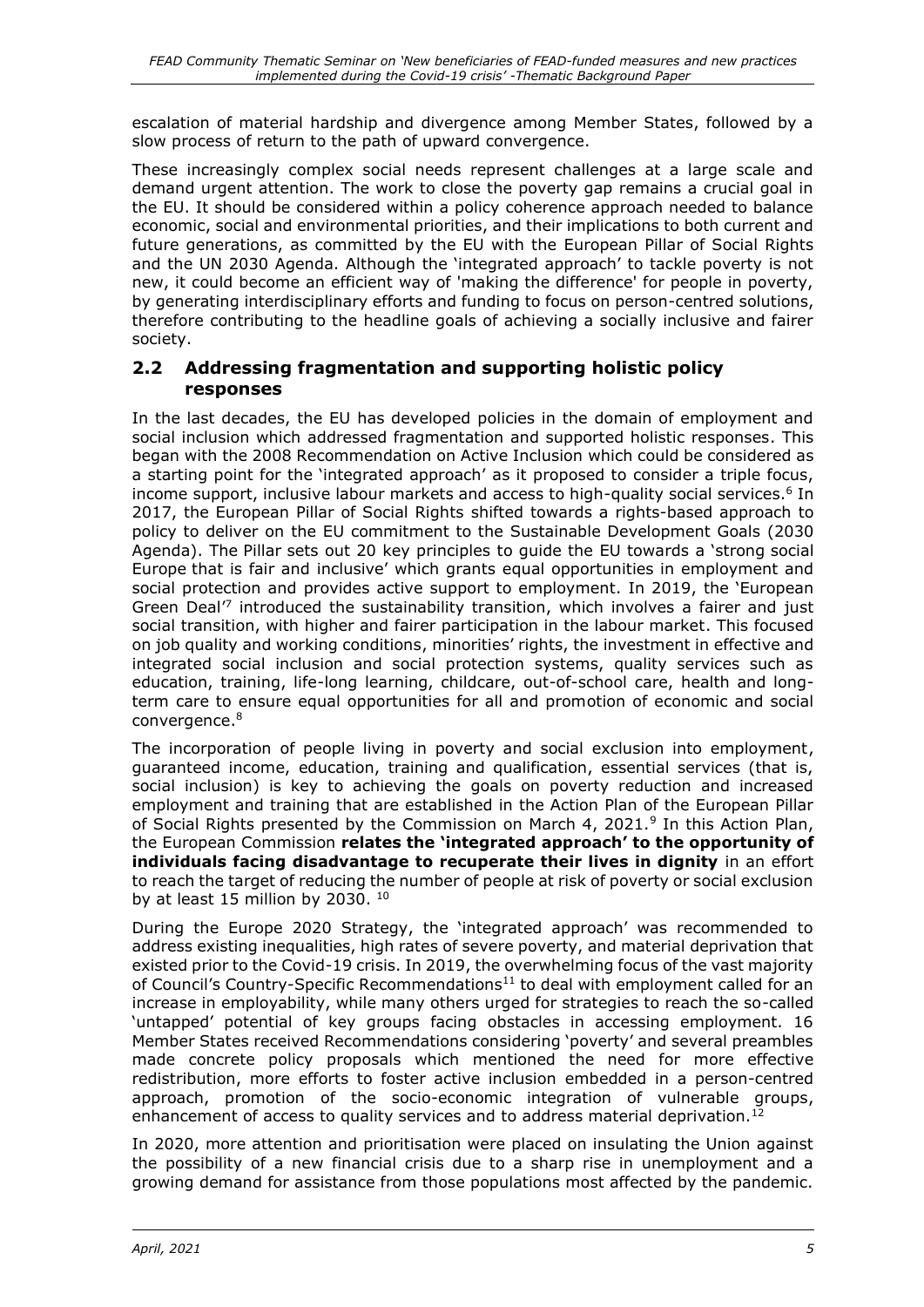There was a renewed emphasis on implementing an 'integrated approach' through the 2020 Council's Country-Specific Recommendations to Member States.<sup>13</sup> In the Chapeau Communication, the Council concluded that 'The crisis will have a significant impact on social conditions, in particular for vulnerable groups. It's a priority to mitigate the social impacts and avoid a permanent rise in poverty and inequalities.' Around 14 Member States received partial 'Poverty Reduction' Recommendations. A large number of preambles highlighted existing elevated poverty levels before the crisis, warning that Covid-19 will increase poverty and inequality for many groups.<sup>14</sup> The 2019 and 2020 Country Specific Recommendations are key elements guiding the implementation of the new Recovery and Resilience Plans, which will be delivered by Member States within the exceptional European Semester of 2021.<sup>15</sup>

These policy orientations are supported through **a 'more social'** European Social Fund Plus<sup>16</sup>, which will be a key financial instrument to implement the European Pillar of Social Rights which will support jobs and create a fair and socially inclusive society whilst providing much-needed resources to Member States for the recovery of the societies and economies after the Covid-19 crisis. The ESF Plus Specific Objective 4, A More Social Europe 'Implementing the European Pillar of Social Rights' includes 3 chapters (Employment, Education and Training and Social Inclusion) that promote an 'integrated approach'.<sup>17</sup>

#### <span id="page-9-0"></span>**2.3 Which are the key elements of the 'integrated approach' to tackle poverty and social exclusion?**

The FEAD regulation already addressed the issue of 'complementarity' to encourage social inclusion, in order to help individuals, beyond their basic needs for food and material assistance. Some key success criteria of this orientation are: effective cooperation; information to all actors; sharing of a common strategy to avoid the potential overlap of initiatives; focus on long-term planning and the continuity of the intervention; clear definition of objectives and target groups; needs-assessment prior to the development of guidelines; involvement of the local community and regular consultation with local actors to create trusting and collaborative partnerships; and sharing of resources such as facilities or premises.<sup>18</sup> Counting on these elements that point to synergies and coordination, the 'integrated approach' incorporates a series of additional characteristics that we describe briefly below.

The following characteristics are more intended to clarify the 'integrated approach' from a practical/operational perspective, understanding that there is a diversity of approaches with different levels of integration. However, what they have in common is the objective to put the user into the focus and target a complexity of needs in a holistic and integrated manner.

Based on the EU policy definitions and the experience on the ground, an 'integrated approach':

- **Recognises the role and consequences of poverty for other life domains**, such as employment, health and long-term care, reconciliation of work and family life, education and housing.
- **Considers the different risks of poverty from a gender perspective and throughout the life cycle**, from early childhood to old age.
- **Focuses at the individual and household levels,** by considering each specific situation from a holistic perspective, ranging from a lack of income to social exclusion.
- **Implies needs assessment,** screening and profiling to develop individualised pathways or itineraries based on all life domains.
- **Calls for tailored solutions, with selective and individualised or personcentred actions**, targeted to those in need, at the time they need it. It highlights early intervention and the prevention of the escalation of the problems.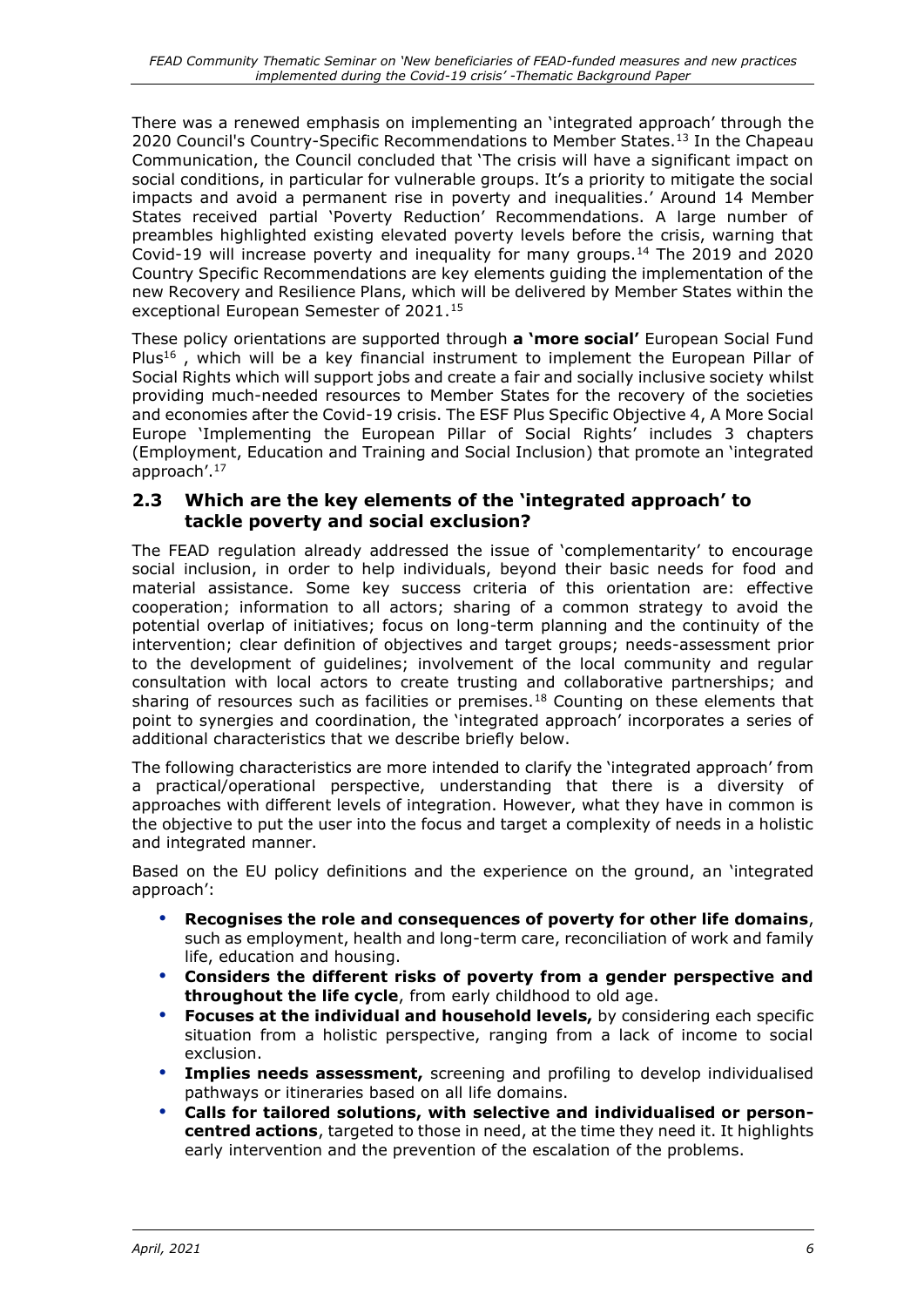- **Seeks solutions developed in close collaboration with the users ('cocreation')**, rather than through a top-down approach. Empowerment of users is considered crucial.
- **Delivers a process of** comprehensive, timely and continuous interventions aimed at the respective life domains.
- **Is embedded with the local community and requires the cooperation of stakeholders** within relevant public policy domains and across all required disciplines by connecting services between public parties, social partners, private partners, non-governmental organisations, civil society and the people in poverty, in particular.
- **Promotes flexibility, accessibility and efficacy,** avoiding working in silos and red tape that often leads to non-take-up, on behalf of the users, and dropouts.

In order to complete this description, we present three different integrated approaches with different levels of integration:

**One-Stop-Shop Arrangements.** In several Member States, the **One-Stop-Shop model** are being implemented, although the model is far from being generalised as they involve a high level of integration. The model is based on common values, formal mission statements, common frameworks, and a single process, and involves a multi service agency with a single location for assessment and services. It gathers front-line staff from a range of services/organisation and ensure clients are not sent from one organisation to another.This model is user-focused, as it is conceived to meet local and specific demands, deliver the needed services and provide solutions through (usually) a single caseworker. The main advantage is that case management happens under one roof, which is more friendly and productive, as it simplifies bureaucracy, saves time and efforts. It is also more efficient, as this model avoids duplication and fragmentation of actions whilst aiming at the bigger goals.

**Social Community Teams** are an example 'integrated approach", highlighted by the European Commission in 2016. They provide and coordinate services to people who currently need help, counting on their participation and engagement. By a set of specialists in different life-domains required by each case, including NGO volunteers and practitioners, a single point of entry to care, welfare, participation and youth work is provided. Although their role is not specifically to combat or prevent poverty, this is an important part of their work. They involve both the public and the private sector. Other advantages are flexibility, potential cost-effectiveness, accessibility, a flat hierarchy, and their embeddedness in local communities. They offer the possibility of combining a drop-in model with outreach (in fact, the first phase of the intervention generally takes place at the user's home).<sup>19</sup>

**Case management.** The coordination with other services can be done by signposting the individual to those services; depending on the integration level, they might be able to share information with those services directly or even accompany the individual. The individual develops a personal action plan that identifies a pathway towards an objective, for example supporting him/her into employment, education or training or social activation. This sort of management has allowed social workers to engage in more quality-intensive, sustained support for users.

### <span id="page-10-0"></span>**3 'Integrated approaches' from across the EU: some illustrations**

As mentioned, an `integrated approach´ implies looking at the individual or household situation from a broad perspective, ranging from a lack of income to social exclusion. It also implies recognition of the role and consequences of a whole range of life-domains such as employment, health and long-term care, education and housing. It is characterised by a comprehensive, personalised, timely and continuous intervention tailored to the respective life-domains. It also requires constructive cooperation with all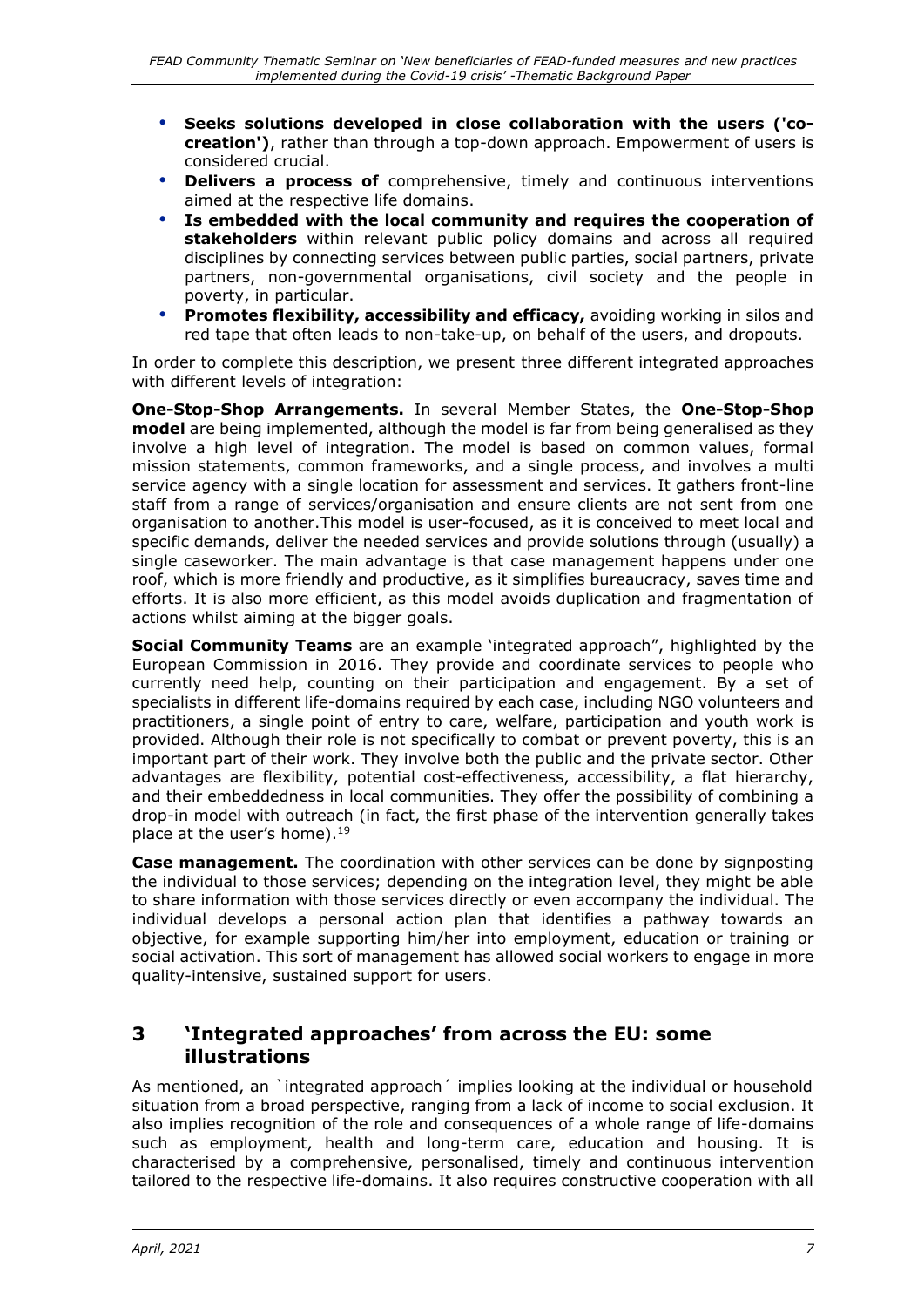the parties involved, in the public, private and civil society spheres, including the target aroups.  $20$ <sup>20</sup> **These FEAD-funded practices illustrate some key elements or building blocks for 'integrated approaches' on the ground.**

#### <span id="page-11-0"></span>**3.1.1 Person-centred focus, with timely and continuous intervention**

The MAP, the acronym for Personalised Assistance Model, is a standardised set of indicators, phases and actions implemented by the **Spanish Red Cross** throughout the country, which helps to establish a consistent, integrated approach within the organisation. It is based on an IT solution that is shared and continuously updated. It has transformed the way of working, avoiding working in silos and generated an institutional change, in which practitioners had to stop thinking in terms of 'my user' and 'my project'. The MAP understands the person from a multidimensional perspective and thus facilitates a holistic intervention:

- The individual becomes the true protagonist in making decisions that affect his/her life, with the support and counselling from the Red Cross.
- The Red Cross emphasises the 'Welcome' and 'Assessment' phases, prior to the 'Intervention', to know the individual's situation, which allows them to be more agile, effective and efficient. This cycle closes with the 'Evaluation' and 'Commitment' processes. In any of these phases, situations may arise that require an immediate response.
- The intervention is carried out by teams of experts in all areas (health, women, employment, childhood, training, etc.), after preparing a 'Personalised Intervention Plan' in which the individual has actively participated and with which has compromised.
- The MAP implied a methodological transition from 'project management' to 'individual management'. The phases and processes have been unified so that the Red Cross works under the same intervention model throughout the national territory, offering people comprehensive responses appropriate to their needs and situations.
- The driving force behind the MAP is the volunteers present in each and every phase of the project, who rely on new technologies to optimize and manage their work.
- Incorporating the MAP means working proactively and with a 'proximity perspective'. For example, an emergency and relief team assists an elderly person at home for a health emergency. When they get there, they realize that there is no electricity and that the person shows obvious signs of not having a proper diet. Although the work carried out by this team focuses on providing the required service, they will also convey the situation they have perceived to the local Red Cross assembly, in such a way that the organization can implement the MAP.

The approach can be considered as 'integrated' as it is person-centred and because the support provided covers different aspects of the individual's life (food support, access to work, housing, education, children schooling, etc).<sup>21</sup>

Although the MAP's design and development were not funded by FEAD**,** in 2020, **89% of the FEAD users benefited from this integrated approach**, providing tailored interventions in life-domains other than food relief, in response to their vulnerability and needs. Of these, in 41% of the cases, actions of an economic and social nature were implemented. In 33% of the cases, these actions have been complemented with support towards their labour integration. In 15% of the cases, actions were carried out on three combined domains: social, employment and housing. In 11% of the cases, the actions were also related to the latter, plus healthcare.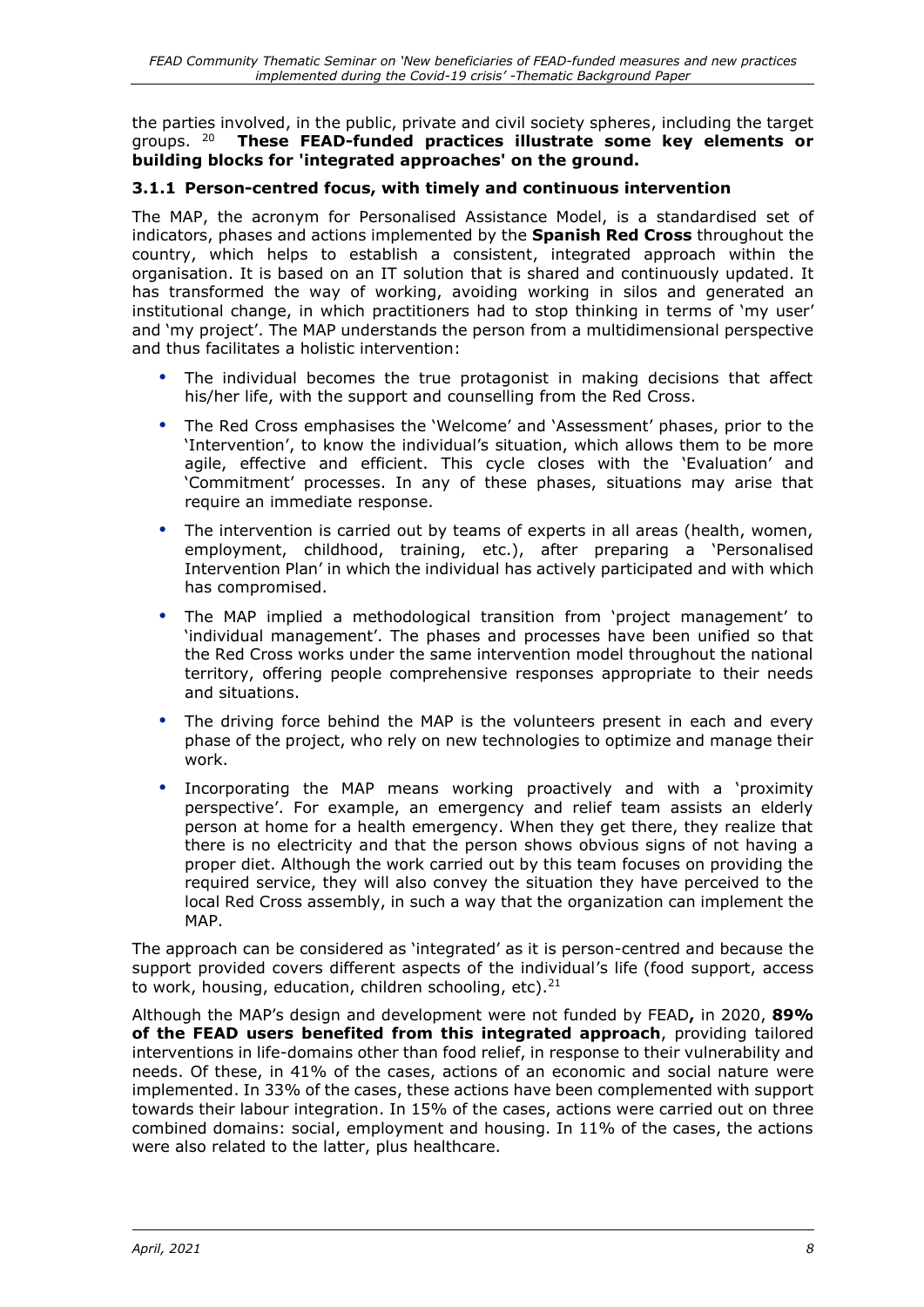In order to achieve these goals, the MAP also promotes collaboration with other actors, such as local and regional authorities or other NGOs, from a collaborative and complementary perspective. The sustainability and transferability of the approach were verified through the Pilot Project 'Social + Labor = Active Inclusion', which was developed within the framework of the Operational Program for Social Inclusion and Social Economy, co-financed by the European Social Fund, within the Axis of Social Innovation.<sup>22</sup>

### <span id="page-12-0"></span>**3.1.2 Multi-level intervention**

Supporting groups in poverty and exclusion often requires interventions to address the barriers that they face. These include barriers that are often not just related to material deprivation but fall under the remit of other services, such as health or housing services. Addressing these obstacles, often as a priority, is key to getting these individuals back on track.

An example of this characteristic is the intervention methodology for addressing homelessness. The context is the 2008 **Danish** national homelessness strategy, based on 'Housing First'<sup>23</sup>, combined with intensive support services and models for collaboration that vary according to target groups. The adoption of the 'Housing First' approach constituted a break with the 'staircase' models in place at the time, although the transformation process is still ongoing.<sup>24</sup> There is a range of intensive 'floating support services' used, based on empowerment and recovery perspectives, promoted by the National Board of Social Services: **assertive community treatment (ACT), critical time intervention (CTI), and intensive case management (ICM)**. **<sup>25</sup>** This multi-level approach has been very effective in preventing homelessness among vulnerable young people, and even for getting people experiencing homelessness with multiple social and health problems into a permanent home.

**FEAD supported several projects on homelessness, which partially incorporated this methodology.** One project is carried out by the NGO 'Project UDENFOR', which has an 'integrated approach' as it works together with other partners, such as other homeless organisations, municipalities, hospitals and social workers, to employ homeless people in different activities, providing them with the opportunity to receive a small salary whilst living on the streets. This contributes to invoking a sense of dignity in users, whilst also helping them to finance a few daily expenses. Finally, they have the opportunity to attend workshops and receive technical support from partner organisations collaborating on the different projects, which provides them with skills development and capacity building opportunities.

UDENFOR develop the following initiatives funded by FEAD which involve outreach and needs relief, combined with actions towards social inclusion. The '**Locker Room**´aims to provide secured storage boxes for homeless people, who are sleeping outdoors, to preserve belongings such as personal papers and documentation, clothes and items of great sentimental value from damage, theft or loss. The storage service, which is staffed by a social worker in all opening hours, is combined with counselling, harm reduction and outreach work. The '**Café Outside**' consists of a movable café that offers good food, learning as well as care for and with homeless people. The café is set up in different places in and around Aarhus, where homeless people can have a meal and contribute actively to the running of the café. The '**Build Outside**' is a pilot initiative that enables homeless people to contribute to the building of small, movable, temporary and energyefficient houses. Through active participation, users make decisions and take responsibility for the design of their houses to ensure that each house matches each individual's needs. Project participants gain an everyday activity, an affiliation to the building site and the opportunity to create their own homes, and thereby to become more significant actors in their own lives.<sup>26</sup> Building from the 'byg UDENFOR' initiative, the NGO developed the **Living Community** (Levefællesskab) pilot, which is aimed at building a community for those homeless people living in the mobile houses and promoting their social inclusion and integration.<sup>27</sup>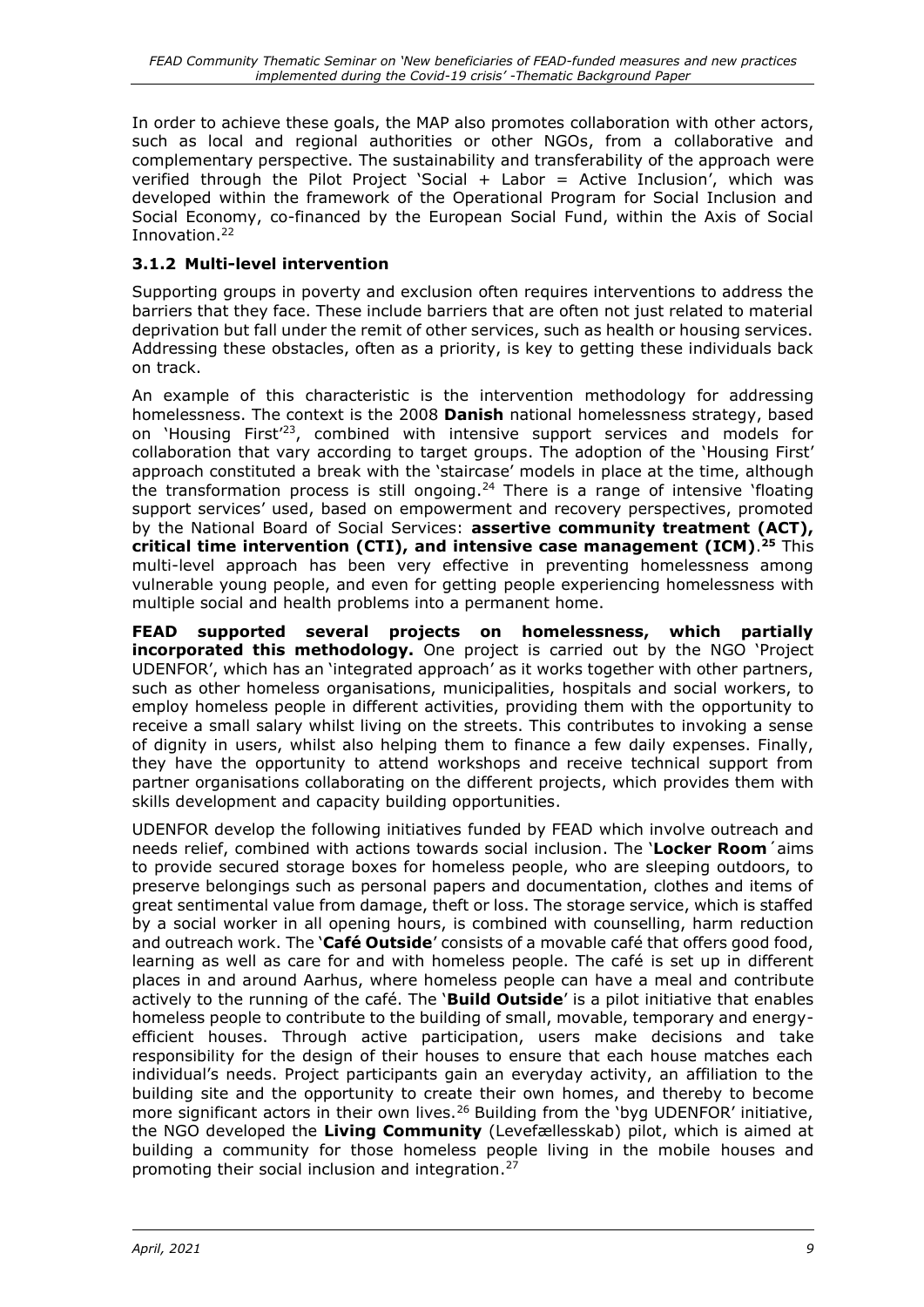From 2016 to 2019, FEAD funded the '**Project Outreach Kompasset**' working with homeless migrants in Copenhagen, run by the religious charity **Kirkens Korshær.** It was the first initiative of the organisation focusing on outreach work, placing a team of counsellors to work in the streets and approaching homeless migrants directly in the spaces where migrants spent much of their everyday life, such as the Vesterbro area and the Inner City of Copenhagen. Furthermore, this was also the only initiative in the city connecting its target group, homeless EU-migrants, with existing services as documentation, medical assistance, legal counselling, accompaniment, street-selling magazines for earning some income and voluntary return to their homeland. Data was exchanged with the authorities and services after receiving prior consent from the individuals. The timely flow of information required coordination as well as an effective documentation system. This was the 'Kompasset's journal system', or 'DanJournal', where all documentation, including the general information on the user, was registered for ongoing case handling.<sup>28</sup>

### <span id="page-13-0"></span>**3.1.3 Multidisciplinary teams**

While helping to fulfil the basic needs of people in poverty and deprivation is important, it is equally relevant that they receive the support to take steps towards their re-entry into society, with the specialised intervention of experts and practitioners, who can work together with the individual and their families.

The ESF-supported initiatives help disadvantaged people find jobs and escape poverty. Projects focus on helping marginalised groups such as migrants, ethnic minorities and those on low incomes. In many cases, it is about getting people "job-ready". Projects can offer individual counselling to identify people's abilities, motivation and needs. Then the relevant training package can be put in place. This can include supervised work placements and assistance in applying for jobs. When people find a job, project teams often continue to provide support in collaboration with the employer.<sup>29</sup> In some Member States, FEAD projects began to explore a similar type of approach and to establish synergies with initiatives funded through the European Social Fund (ESF), a tendency that was further promoted by the overwhelming impact of the pandemic.

An example of high integration that has been successfully mainstreamed is the project 'LEAP Centres' in **Malta.** Originally funded through ESF, the 'LEAP Centres' provide a broad offer of accompanying and support measures to FEAD food distribution.**<sup>30</sup>** . These centres offer multiple services in the form of a one-stop-shop, including – but not limited to – provision of information, professional advice and support on housing, education, healthcare, access to training, child daycare, and other community services – all of which aim at encouraging more individual to enter the labour market. Multi-disciplinary teams of service area leaders, community workers, and social workers ensures that each individual receives the necessary support. This one-stop shop approach facilitates access to services, reduces bureaucratic strain and duplication of work. Following the success of the centres, this practice has been mainstreamed as the`LEAP Programme´that falls under the National Strategic Policy for Poverty Reduction and for Social Inclusion 2014-2024 (Ministry for the Family and Social Solidarity, 2014) supporting the labour market prospects of vulnerable groups such as single parents, persons with disabilities, migrants, ex-offenders, and the working poor – amongst others. <sup>31</sup> As of 2016, the LEAP programme broadens its reach to additional vulnerable groups through FEAD. It offers food packages to the most vulnerable, facilitates faceto-face interaction leading to the process of obtaining signed consent for a home visit by a LEAP mentor that carries out a needs assessment. As a result, an action plan is established for the household to support their employment and social inclusion.<sup>32</sup> A recent merger between Servizz.gov and the Social Security area offices has resulted in a rolled out across the Maltese Islands. This has led to an increase in reach and accessibility of social protection and social inclusion benefits or services. Improving reach has also aided by making these services available online through a single virtual platform. Not only do these developments reduce physical barriers to obtaining such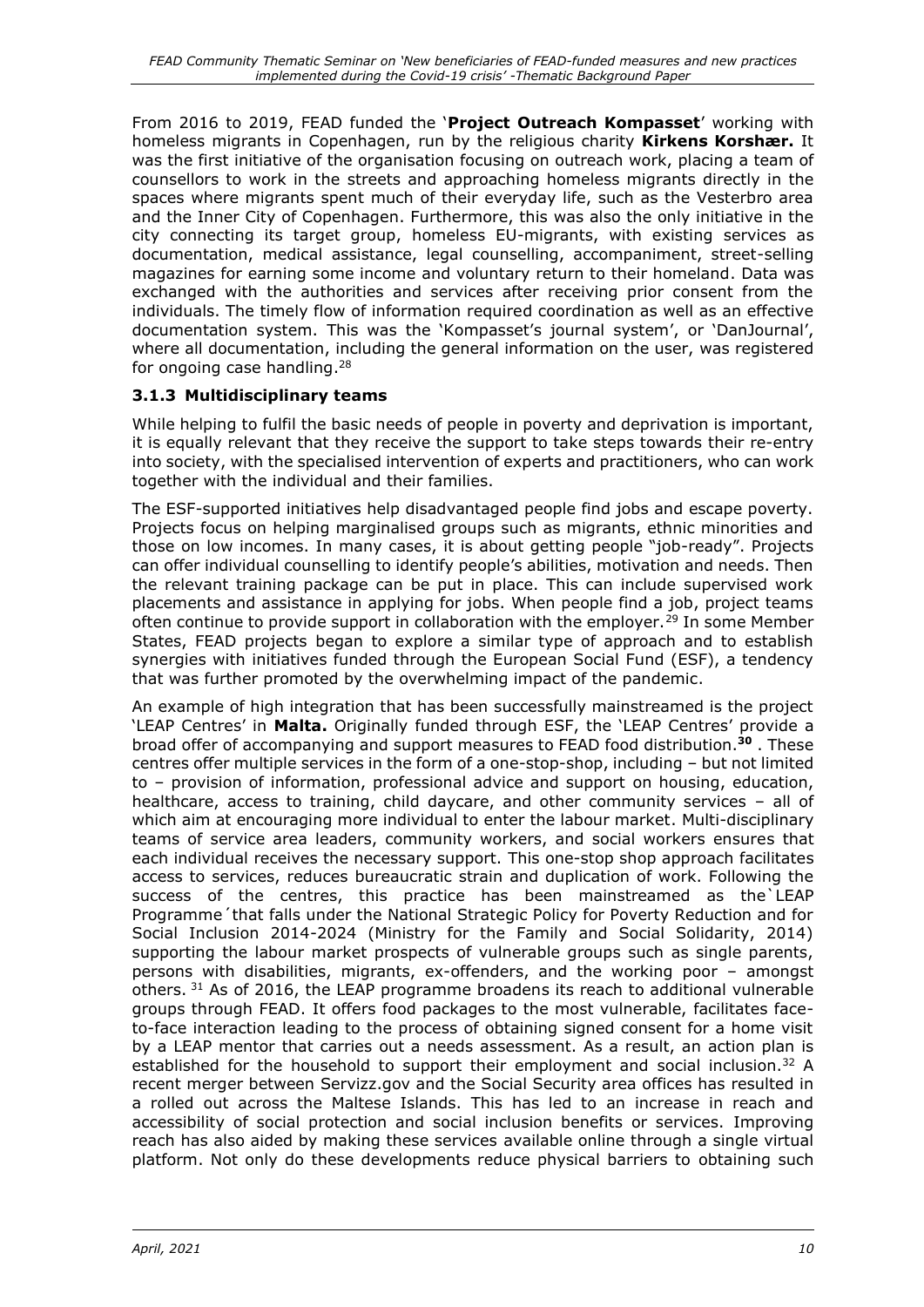services, but they also help reduce any possible stigma attached to the claiming of benefits and services.<sup>33</sup>

Another example of this approach is found in the activities of the FEAD partner organisation **Les Restaurants du Coeur**, based in **France**. Through an innovative social model, they employ those from disadvantaged backgrounds to provide food to those in need, helping to combat unemployment and hunger simultaneously. Many of the people enrolled in the programme lack practical skills and have difficulty integrating into the labour market. With the aim of resolving this problem, Les Restaurants du Coeur supplement their food provision activities with job insertion workshops in Aubervilliers.<sup>34</sup> They work with vulnerable groups with social problems and those without skills or qualification to get back into the labour force (the success rate is over 60% per year) or to take significant steps that will change their life. In each situation, **a team of social workers** provide accompanying measures daily (training courses, learning skills and counselling etc.) as well as **a tailored approach** for each person to build and achieve a program. In 2019, at Aubervilliers, 50 employees from the programme prepare and distribute 2,300 meals per day. The meals contain products funded by the FEAD and are distributed to the homeless and those who have a low income. Employees can remain in the workshop for up to a year before moving to the next step which can be another job or a training course related to their individual work targets. By **linking FEAD and ESF funding** through their food aid and integration project workshops, the organisation is able to target a wider range of beneficiaries, particularly marginalised people who are not reached by ESF measures.<sup>35</sup>

#### <span id="page-14-0"></span>**3.1.4 Inclusive partnership working**

More inclusive partnerships and outreach strategies promote the recruitment of participants leading to greater relevance of the intervention. Cross-sectoral partnerships facilitate effective engagement with the target group and generate greater efficiency. This can be achieved through the establishment of coordination and referral protocols between the different agents involved, the carrying out of coordination, and the setting up of specific commissions. The following cases are relevant in this sense of inclusive **partnership and coordination among actors**. 36

In **Germany**, FEAD support goes to projects addressing persons at risk-of-poverty and with insufficient access to local or regional assistance. The target groups are two: 1) particularly disadvantaged newly-arrived EU migrants, including parents with their children of pre-school age (up to 7 years old) and 2) homeless and persons at risk of homelessness with German citizenship. The activities eligible for support in Germany are those contributing to the social inclusion of the most deprived persons, such as social counselling and outreach social work.<sup>37</sup> **FEAD is regarded as an essential financial instrument for achieving these aims, while the German cities gained valuable expertise and built efficient networks both with civil society organisations (CSO) and the public administration**.

The **city of Dortmund** develops a project called "GIVE", which stands for Health, Integration, Diversity and Empowerment, targeting EU migrants and migrant families with children up to the age of 7. It involves the following partners: Okümenische Anlaufstelle für EU-Zuwandererinnen, AWO IKUZ, Planerlanden e.v. Integrationagentur, and is funded by FEAD, the Federal Ministries of Labor and Social Affairs (BMAS) and Family, Seniors, Women and Youth (BMFSFJ).<sup>38</sup> The GIVE team offers support and advice in the end-recipients' native language. They help with their first steps in Dortmund and accompany them free of charge to institutions, authorities and other specialist advice centres, such as the citizen services, daycare centres, schools, support and leisure activities for parents and children, pregnancy counseling centres, health insurance and migration advice centres. They also offer guidance to return to the beneficiaries' home country. They offer native speaker consultations in: English, Russian, Spanish, Italian, Hungarian, Bulgarian, Turkish, Hungarian and Arabic.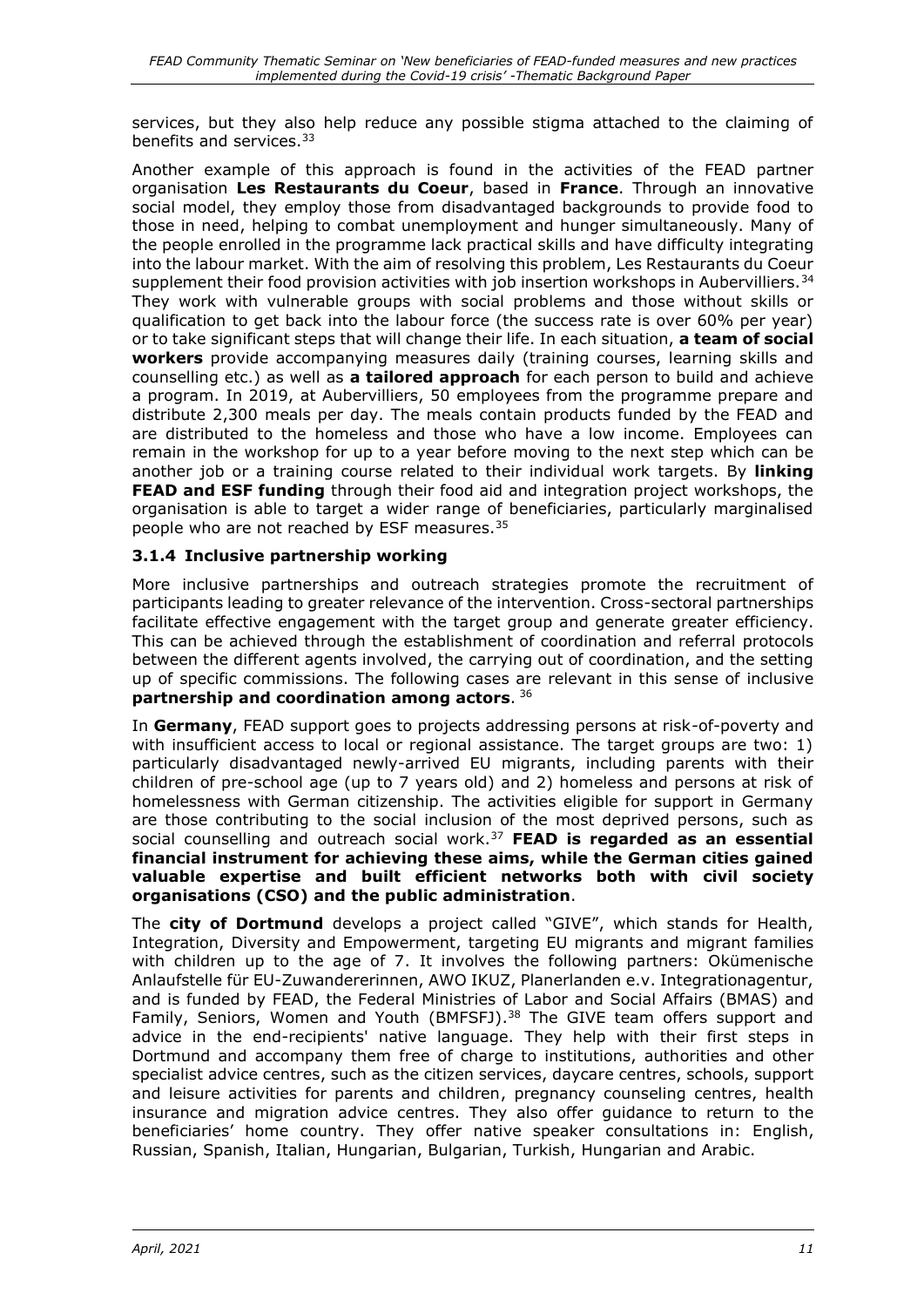Since 2016, the Bureau of Integration and Migration of the **city of Mannheim** is implementing the ANIMA `Getting settled in Mannheim´ Project, funded by FEAD and BMAS. The City of Mannheim is the coordinating body, working together with three German civil society organisations: Caritas, Diakonie and Paritätischer. The Caritas Association Mannheim supports refugees and people with a migration background with numerous aids for integration. This includes migration and refugee counseling, integration courses, integration support and return counseling.<sup>39</sup> Diakonisches Werk Mannheim is an organization that acts on behalf of the Protestant Church in Mannheim and its communities. They work together with the municipality and many other social actors. They define themselves as a 'service community' and are represented in the city districts. Their goal is social cohesion and social justice.<sup>40</sup> Finally, with over fifty member organisations, the Paritästischen district association Mannheim represents a significant part of the social infrastructure of the city of Mannheim, and is one of the largest regional branches of the Baden-Württemberg region.<sup>41</sup>

ANIMA was launched on the basis of their experience with the target group of EUmigrants and to develop a mutually enhancing structure of social support. The advisors provide information about the first steps in Mannheim in their mother tongue, help with orientation in the jungle of authorities and with assessing the prospects in Germany. Depending on their circumstances, they refer to specific advice centers and support clients in acting independently.

ANIMA has established synergies with an ESF-funded project and the Land of Baden-Württemberg, called `Fair Mobility', which provides help for EU-mobile labourers in need and ensures fair and transparent relations with employers. ANIMA also cooperates with the Land of Baden-Württemberg funded Project `Integration guides for Bulgarian and Romanian newcomers´. While ANIMA social workers support individual cases and the family members, the Integration guides provide group-based workshops on housing, school and child education, language training etc. Lastly, project recipients are encouraged to participate in other interventions funded by the city's Integration Funds´ covering children and youth education and recreational activities, parent-andchild groups, as well as empowerment and violence prevention among school children. Special group activities are offered to support families in bringing up children, healthy eating, debt-free households, education, language learning as needed.<sup>42</sup> In the past two ANIMA funded projects (2016-2018 and 2019-2020), more than 3,200 new EU migrants and their children under the age of 7 received professionalised, native-speaking orientation in more than 5,000 counselling cases.

In **Croatia**, there is an example of **a tool being used to improve coordination**. Since 2007, the **City of Zagreb** has been using social cards to provide social support services, such as food banks and social kitchens, and to verify if people with social needs have the right to receive this material support. To be able to do so they are integrated into an online platform set up by the local administration. With the help of the new system of e-vouchers set up in the framework of FEAD, social services could corroborate the identity and entitlement of people in a much easier and faster way. The introduction of cards significantly helped to reduce queues in front of food distribution points. Perhaps one of the most remarkable characteristics of the FEAD project called 'Social Shop' is the strong partnership among the local administration and the NGOs. The city's social services support and complement the work of the Red Cross (3,000 families in the city perimeter) and Caritas (2,000 families distributed in three counties, one of which is Zagreb). Belonging to the OP I strand, the project focuses on food aid and hygiene supplies for the socially disadvantaged citizens, mostly recipients of the minimum income or those who are just above the economic threshold established by the city to access social services (around 3,000 individuals). They complete the funding with inkind donations (food and hygiene supplies) from local companies.<sup>43</sup>

In **Sweden**, the overall objective of FEAD is to improve the social conditions and the empowerment of socially vulnerable individuals (migrants, people with a foreign background, and non-economically active individuals, who temporarily reside in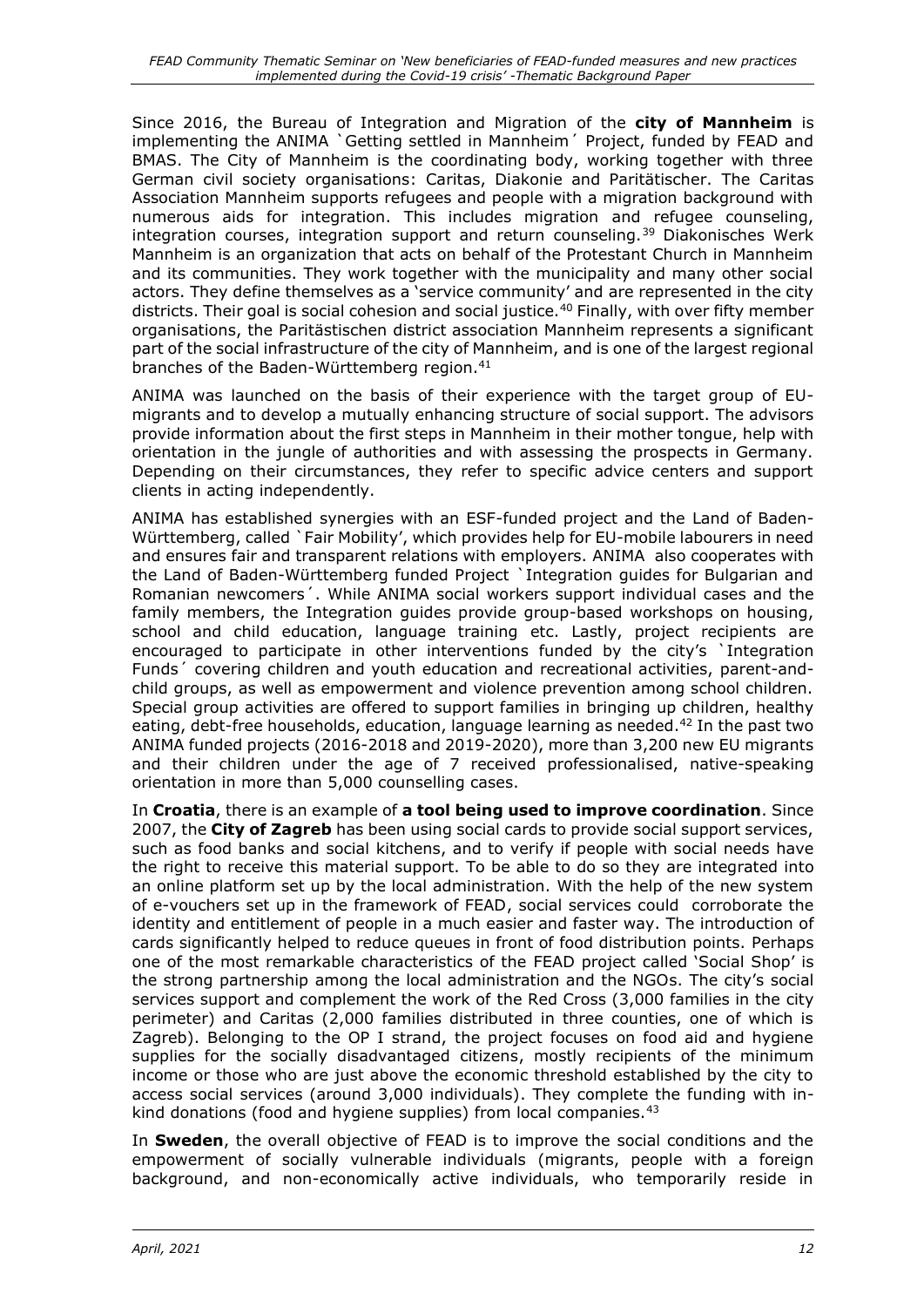Sweden). This is done by non-financial actions focusing on preventative actions on health and the provision of basic information regarding Swedish society. Activities include civic education such as support locating shelters or hostels, information on Swedish society and translation of essential information, as well as health promotion and prevention activities.<sup>44</sup>

In the **City of Gothenburg**, a cooperation framework with civil society organisations is running FEAD projects supporting social inclusion with a focus on health promotion and awareness-raising, mainly targeted to newly-arrived EU citizens living in poverty and social exclusion, mostly from Bulgaria and Romania. A transnational dimension was added to the project, although not under FEAD funding, to allow Gothenburg to work with cities and NGOs from the home countries of the target groups. The municipality of Gothenburg developed an example of successful cooperation with the regional authorities regarding schooling, shelters and healthcare, based on a long-time privatepublic partnership. During the pandemic, the `Po Drom´ project operated by the Rescue mission organisation formed a network cooperation with the municipality social services and another FEAD project `Better Health' I and II, to inform their target group about health measures due to the pandemic and facilitate access to quarantine shelter in case of disease. At a common location, they provide access to basic hygiene, showers, washers, etc., counselling and links with medical services. There are also activities related to women's health, gender equality, nutrition, vaccination and disease prevention. Their common goal has also been informing the region on how to design measures to combat the epidemic and roll-out vaccinations to vulnerable groups, such as homeless EU-citizens among others.

### <span id="page-16-0"></span>**3.1.5 Creation of synergies with other projects and funding sources**

In **Italy**, a project lead by the Italian Federation of Organizations Working with Homeless People on social and housing inclusion of homeless persons combines ESF and FEAD in order to deliver strong outcomes. With the Partnership Agreement in 2014, the Ministry of Labour and Social Policies shaped the national policy for homeless and most deprived persons through a complimentary use of EU Funds and national funds. The goals of the complementary ESF and FEAD Operational Programmes (National Operational Programme and OP I FEAD) included overcoming emergency approaches, promoting systemic and structured responses and ensuring tailor-made interventions. FEAD not only provided basic relief for emergencies but became a strategic instrument for social inclusion of the most vulnerable people, through Operational Programme I (Measure 4 "Homeless and other vulnerable groups material deprivation"). The role of ESF was to strengthen the public services network to facilitate the relief of the basic needs, working in synergy and complementing FEAD on the same policy strategy. Between 2016 and 2019, ESF and FEAD support reached  $\epsilon$  100 million (50% + 50%). The National guidelines recommended the partners to:

- Ensure public governance of the policy concerning homelessness;
- Overcome fragmentation and sectorial responses;
- Promote, spread and integrate social innovation in the present system;
- Ensure an integrated strategic model of intervention based on co-location, collaboration, co-operation;
- Promote active inclusion through multidimensional care planning (taking charge) and shift to housing-led and housing first approaches for the homeless inclusion.

The recipients of the scheme were metropolitan cities and municipalities with more than 250,000 inhabitants and 1,000 homeless or deprived persons, and Regions (directly or delegating local authorities). The Guidelines were binding for regional governments and stakeholders using public funding from their own budgets as well as from EU budgets (including FEAD and ESF funds). The actors involved were the metropolitan cities and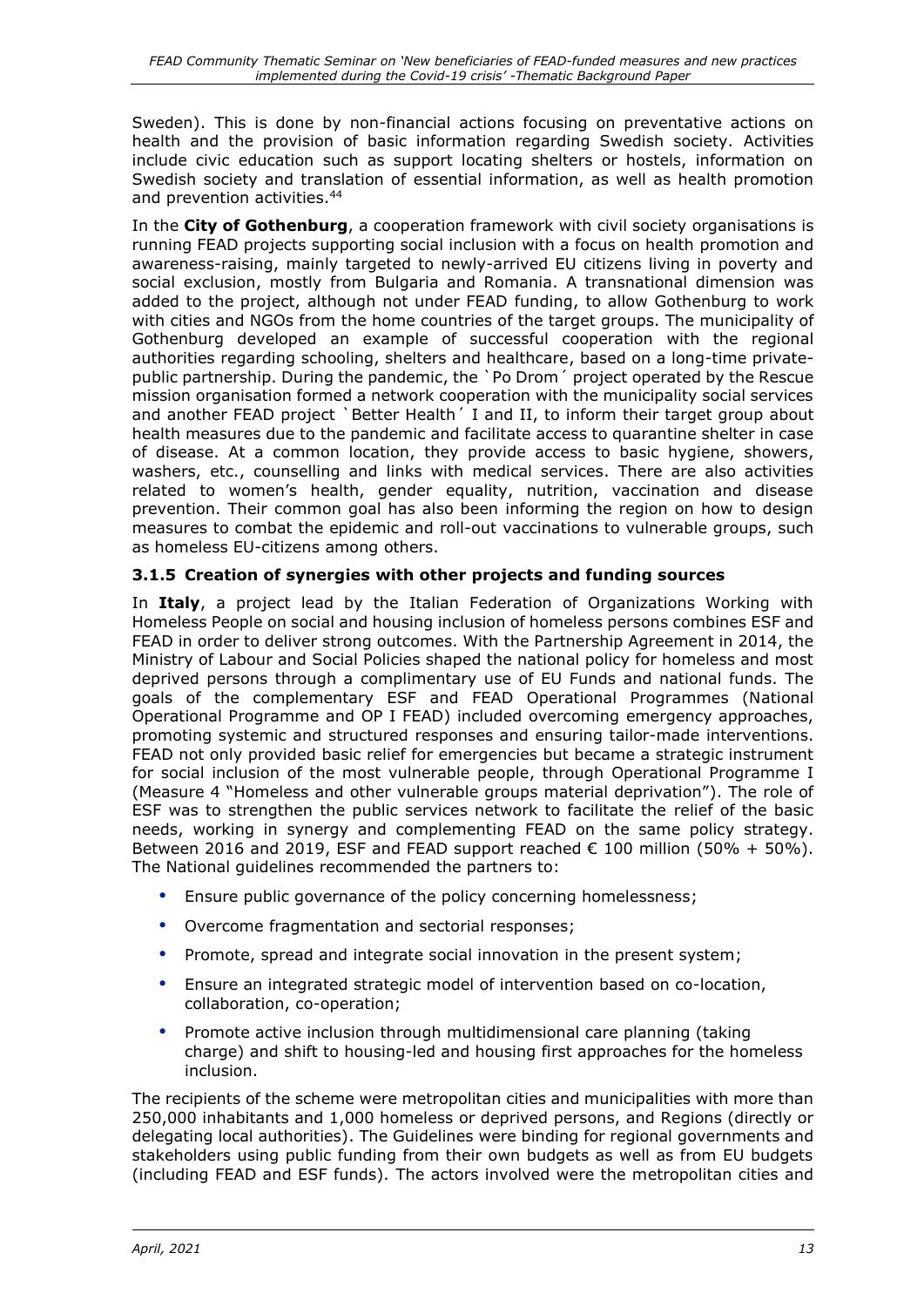municipalities, the Regions, the Ministry of Labour and Social Policies, and the Italian Federation of Organizations Working with Homeless People. The actions of this project reached out to 10,000 homeless people in Italy.<sup>45</sup>

In **Spain**, due to the high employment rate, getting a job is a difficult task, especially for those with less employability because they have not worked for a long time, do not have sufficient qualifications or have skills that are not up-to-date. In addition, an individual might face additional challenges - such as having a criminal record,poor health or a disability, not speaking the language, being in an irregular situation in the case of foreigners - and their families - being homeless, living in inadequate housing or in a marginal neighbourhood, suffering discrimination and racism, lacking a support network or resources for the care of children or dependents.

The following practice has created synergies among different initiatives with a variety of funding sources, in order to promote better overall outcomes. In 2015, **Bancosol**  (Food Bank of the Costa del Sol) 'Socio-Labour Inclusion Project' implemented their operational model based on a coordinated approach between the Food Distribution Organisations and the Municipal Social Services, which are in charge of referring endrecipients to the project. Bancosol delivers a social activation project involving different services (employment, social, health and education) in order to establish the most suitable solution for addressing the needs of vulnerable groups and entering employment. Bancosol works with FEAD end-recipients through three fundamental axes: labor orientation of people in social exclusion (job orientation, individual and training in job search skills, digital education and the preparation of job interviews), training courses adapted to the profiles (for positions and occupations demanded by local companies) and involvement of the companies to hire them (students carry out internships in those companies with which agreements have been signed and most of them are then hired).

During the pandemic, Bancosol launched a similar project financed by the Ministry of Health, Consumption and Social Welfare (national authority) and the Andalusian Government (regional authority). Three related initiatives are developed with funding from different sources. The first is funded by the Social Rights Delegation of the Marbella Town Hall (local authority). The second, `Favouring the social empowerment of families in social exclusion and their socio-labour insertion', is financed by the Council of Málaga (provincial authority). The third receives funding from 'La Caixa' Foundation, which also operates as an Intermediate Body within the OP Social Inclusion in ESF.<sup>46</sup>

## <span id="page-17-0"></span>**4 Discussion and learning**

#### <span id="page-17-1"></span>**4.1 Lessons learnt**

**Structural social inequalities generated by society, as poverty and social exclusion, are multidimensional and require comprehensive actions to be addressed**. Integrated approaches to support people in poverty and material deprivation towards their social inclusion means to go one step beyond the basic needs assistance. It requires a comprehensive, personalised, timely and continuous intervention via meaningful activities.

**The adoption of an 'integrated approach',** with a strong role for FEAD end recipients in co-designing of the personalised itineraries, is key to ensure that their real needs are addressed.

**Defining target groups according to the local context, e.g. detecting those that are not accessing services such as the homeless and migrants, is key to prevent and address poverty and exclusion, as well as the escalation of problems.** This explains the need to link up FEAD projects to mainstream social services and other local services to build inclusion pathways for the target groups**.**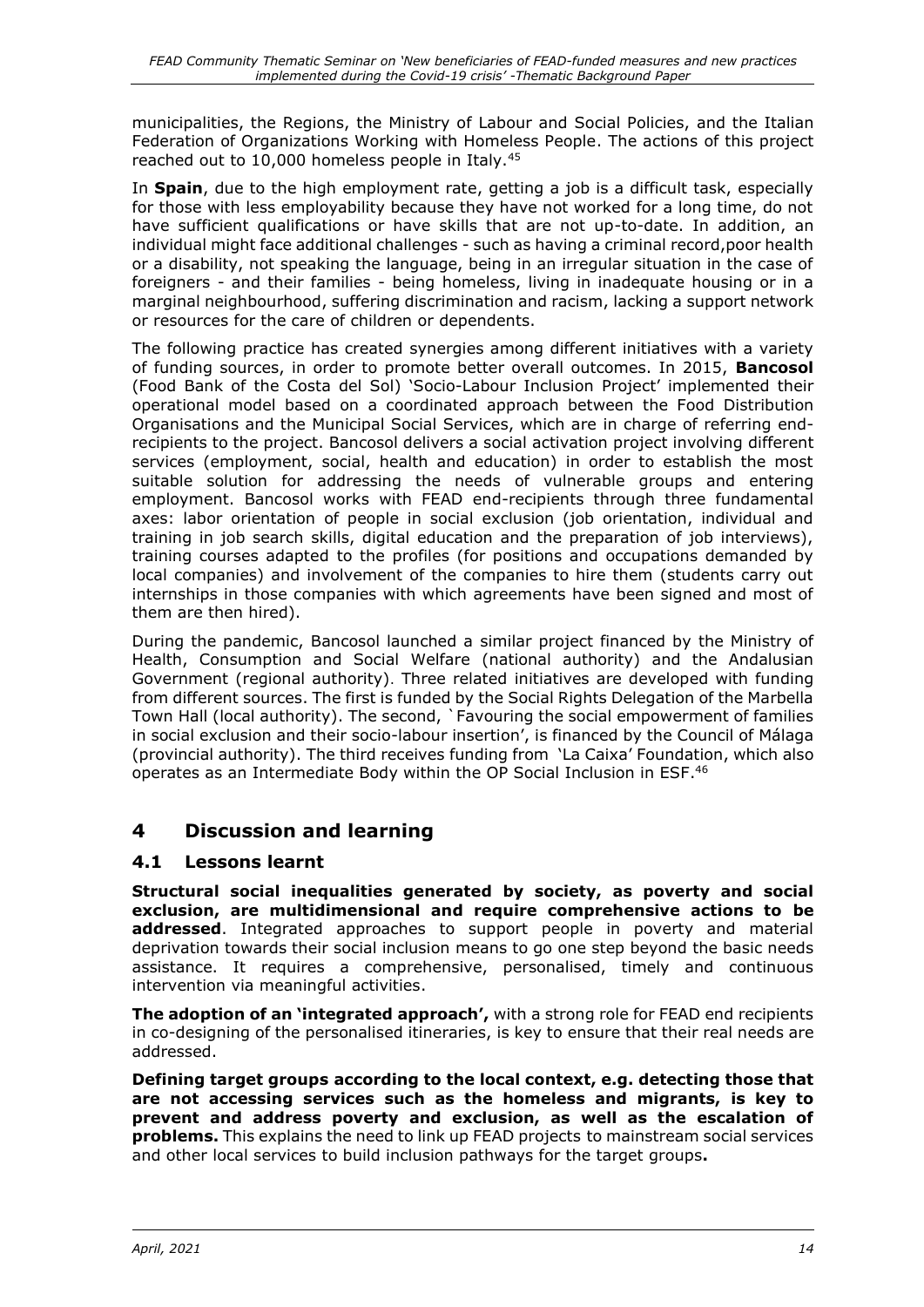**The screening, profiling and needs assessment of the individual and his/her household to develop the right trajectory or pathway is crucial to properly target the actions.** Given the broad heterogeneity of the deprived population, including those inactive and unemployed, and the multiple barriers they face, there is the need for a thorough and deep understanding of these barriers in order to design and implement appropriate and well-targeted intervention policies. FEAD projects can get involved with this methodology to provide more personalised, quality intervention.

**The role of One-Stop-Shops is important.** In this case, the intervention is based on common values, formal mission statements, common frameworks, and a single process, and involves a multi service agency with a single location for assessment and services. Case managers provide specialised services, including the assessment of peoples' needs, skills and expectations to inform their professional development. Their role is to identify the main barriers to employment and social integration and determine an appropriate set of support and services aimed at facilitating access to institutions and services as well as the actions needed from those individuals to receive those services.

**Stabilisation of the individual life situation, e.g. preventing further exclusion and isolation, should be viewed as a success and the first step towards social inclusion.** The 'Housing First' model is a key example. This model seeks to move people experiencing homelessness with severe support needs into permanent housing voluntarily as quickly as possible whilst providing ongoing, flexible and individual support as long as it is needed. This involves profound changes in support staff in the line of putting the clients' preferences and choices at the very core of support work, and of building trusting relationships. <sup>47</sup> This model is well-document and could be transferable to FEAD projects devoted to other areas.

**FEAD food and emergency assistance can act as a `hook' in a bottom-up approach.** The use of the FEAD in reaching out and members of vulnerable groups towards social inclusion and labour market integration projects or activities.

**Social inclusion and activation require the collaboration of multiple stakeholders**. The launch of a FEAD programme can represent an opportunity to carry out a mapping exercise of all governmental and non-governmental organisations offering social services in a given area, from which synergies can be sought. Partnering improves the efficiency of programmes by preventing the duplication of efforts, achieving economies of scale, and favouring the creation of synergies with other initiatives and resources.<sup>48</sup> Crucially, partnering contributes to the identification and provision of services that cannot be delivered by an organisation working alone. Partnerships can typically maximise FEAD impact through the provision of accompanying measures by specialised partners or through joint planning between state agencies and/or partner organisations, thereby improving the coordination of FEAD delivery. Either if the leader is a public authority or a civil society organisation collaboration and partnership among multiple stakeholders and of different funding organisations are crucial. This is an efficient way to overcome the isolation of socially excluded people, providing them with less fragmented support.

**Developing successful social inclusion policies and programmes takes time and resources**, so funding should be sufficient and reliable to allow for longer-term planning. The new focus of the multiannual framework could provide the correct background for these policies and programmes.

A tool for better coordination and synergy are **digital interactive databases**, designed to capture the multidimensionality of poverty of each individual in the different life domains, as well as to guide and monitor the set of personalised intervention actions performed towards his/her social inclusion. This allows more efficient targeting of vulnerable groups, better monitoring of progress and continuous tracking to help evaluate the impact to the recipients of the support.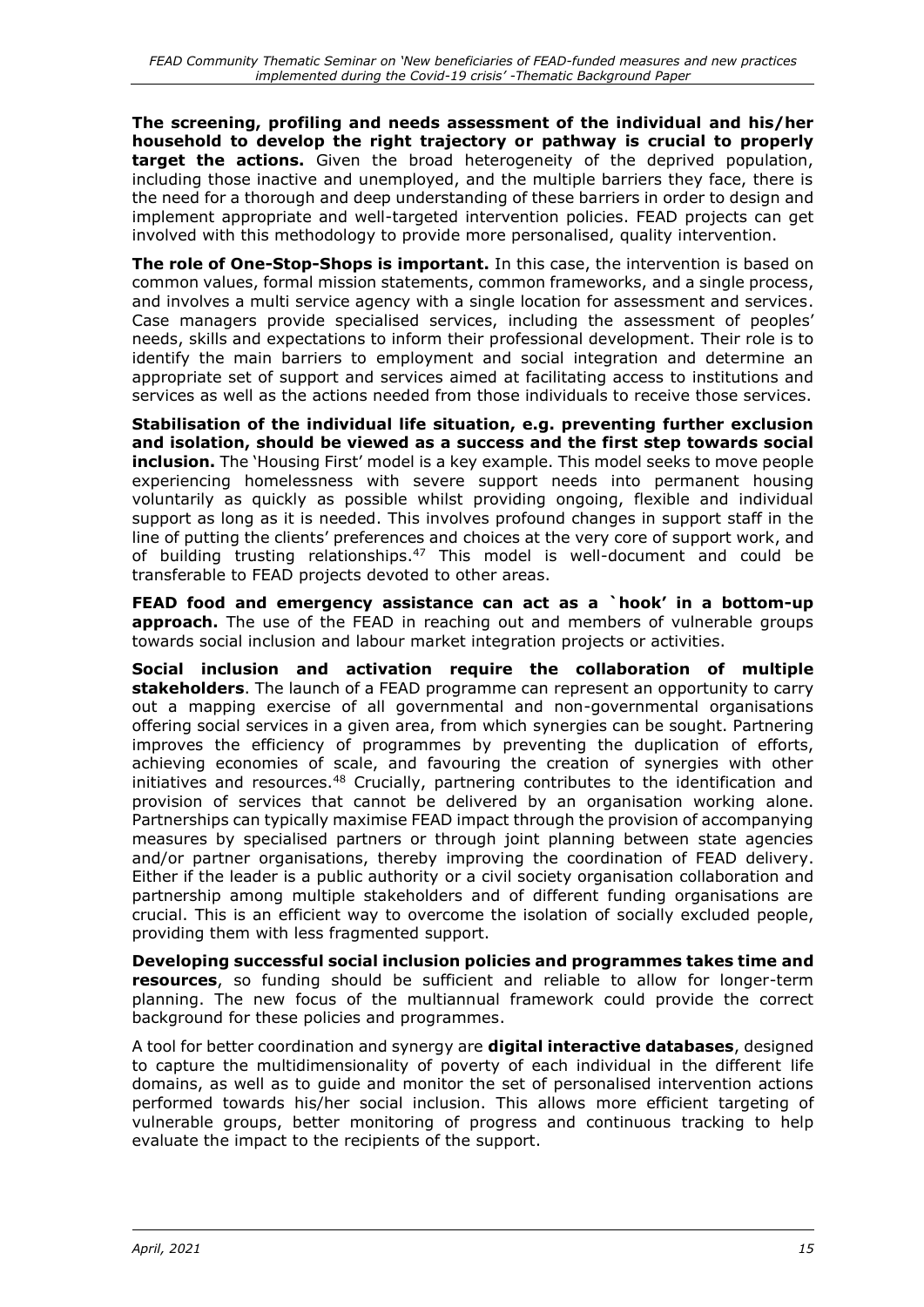## <span id="page-19-0"></span>**4.2 Challenges**

Referring to a more strategic level on how interventions are designed, social projects funded by the EU through FEAD and ESF are determined by variations within the Member States domestic context, their economic situation, their political orientation, their commitment to delivering the goals of the 2030 Agenda and the European Pillar of Social Rights, their capacity to follow the 'social' CSRs and the Funds' Guidelines within the Semester… **and -finally- their understanding of the 'integrated approach' to combatting poverty and promoting social inclusion.**

In Member States with a high level of decentralisation, the scope, depth and quality of the solutions and services provided, may differ significantly according to regional and local contexts and priorities. The conditioning factors could be the level of wealth, the social investment policies, the strength of the stakeholders, the skills of managers among others, as well as the scope, diversity and complexity of poverty and social exclusion. In order to avoid these inequalities, **this problem may require the development and agreement on common protocols or framework to grant minimum standards**.

Although the elements or characteristics of effective 'integrated approaches' are clear in theory and in the political guidelines, **it is still difficult to generate projects that meet all the characteristics.** Despite the multiple practices related to the adult population, the application of the 'integrated approach' to **children** is relatively more limited.

Other real challenges on the ground to developing 'integrated approaches' **are related to the effective holistic management and person-centred approach**. This methodology requires the involvement of well-trained, respectful and compassionate practitioners, with enough time and resources available to devote to each case, which does not always happen. Another aspect is the change in mind settings or the way support is provided, allowing inviduals to take an active role in deciding their own solutions; decades of top-down, paternalistic intervention and provision of fragmented solutions to -often- bigger problems (e.g. proposing vocational training to a singleparent without taking care of the reconciliation aspects, or tackling an individual's employability without paying due attention to health issues) are not easily replaced, nor forgotten.

Despite the strong consensus regarding the added value of teaming up when tackling complex problems such as social inclusion, **partnerships are not without their challenges.** Some of the challenges identified include a prevalence of 'top-down' approaches, limited links with other ongoing initiatives, barriers to sharing data and information, a lack of identification of clear synergies among different participants, and insufficient knowledge transfer about successful cases.

A strong partnership among actors and a resourceful pool of funding sources are key to ensure continuity and a reasonable ambition of actions. However, if these partnerships are weak, fragile, intermittent or subject to vested interests **there could be risks of duplication and competition within the partnership.**

**Statistical indicators to measure the impact of the 'integrated approach' on the individual** (improved employability, distanced travelled etc..) using indicators that measure softer outcomes.

## <span id="page-19-1"></span>**5 Conclusions**

The concept of the multidimensional nature of poverty is essential in recognising the wider psychological, social and cultural as well as economic effects of poverty and that they are interrelated and cumulative.<sup>49</sup>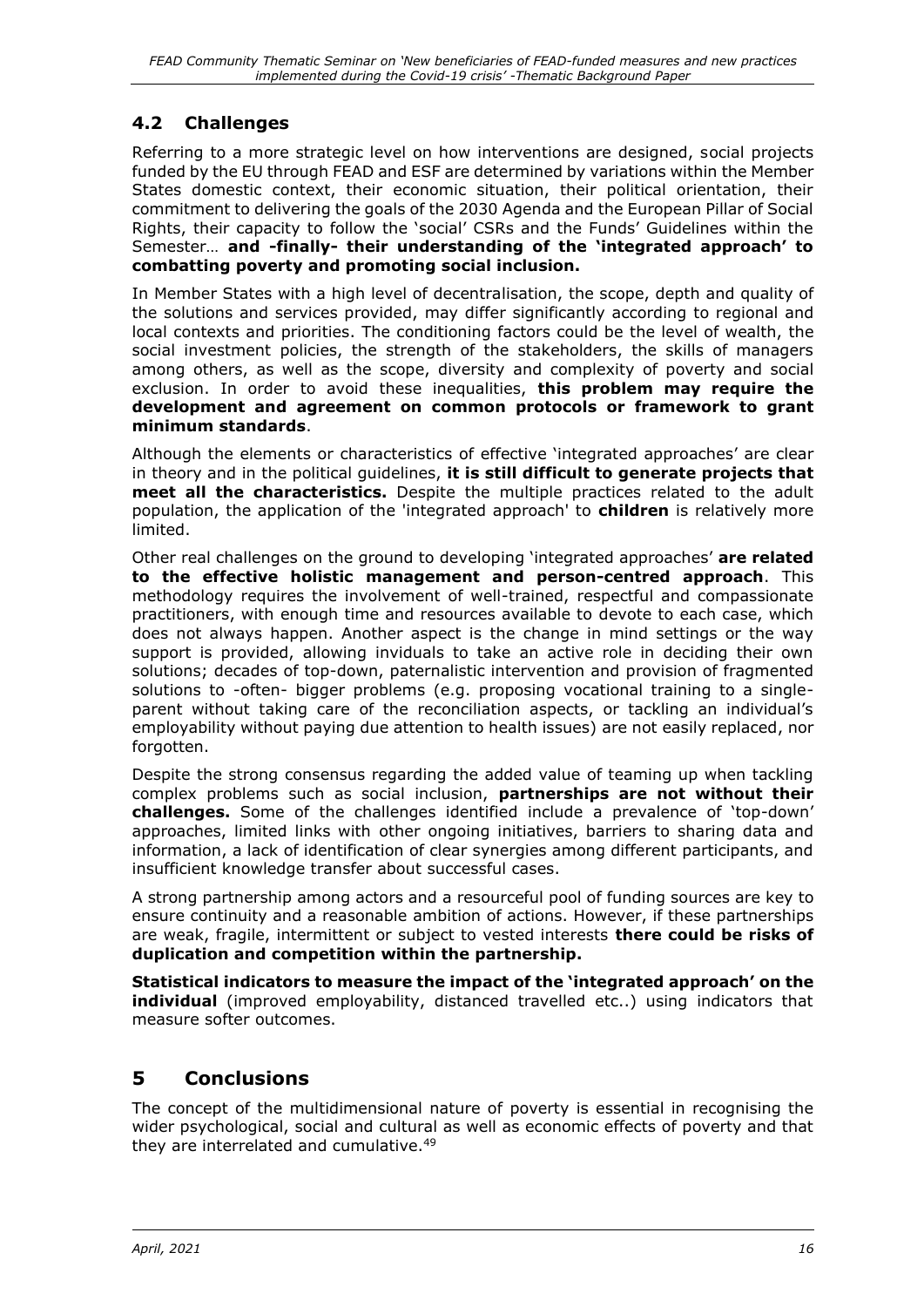At the EU level, the experience of the Covid-19 pandemic demonstrates the importance of joint actions to face common challenges, with adequate, earmarked funding, a more social Semester and clear conceptual orientations to combat poverty and social exclusion within the EU. Active inclusion and social activation are policy efforts that follow directly from the social policy goals and measures that all Member States have enshrined in their welfare state arrangements and from the relevant EU guidelines and recommendations.

The 2016 Council's position that highlights the multidimensional nature of poverty, the need to adopt an 'integrated and personalised approach, as well as the importance of creating effective partnerships, is key to developing the appropriate responses in the short- and medium-term future.

The European Semester, the 2021 exceptional year, the additional funding to address the Covid-19 social crisis and the new multi-annual framework of the European Funds constitute an exceptional framework for the development of integrated, person-centred programmes, based on a comprehensive, personalised, timely and continuous intervention, as shown by the 14 practices explained in this background document.

These are some concrete actions regarding a possible adaptation of a part of FEAD programs to support a more 'integrated approach' in the delivery of the support. It would imply a profound change of orientation, which would start from **reviewing the current work methodology**. In order to promote synergies with other organizations and authorities, **new partnerships** would be encouraged. **Public-private collaboration**, with a mapping of resources, activities and services available for the social inclusion of the end-recipients and their families, would be developed. The flow of information and the responsibilities of each actor in the partnership should be also better defined .

Another important step would be building capacity and skills within the **team delivering the support,** to switch from working in silos, to a network effort, and to pass from a top-down approach to an horizontal one, where people in poverty participate in the assessment and co-creation of their individualised itineraries.

A holistic approach and individualised case management are the key features providing the framework for person-centred integration strategies. Many interdependent actors, agencies or institutions cooperate on a local basis. There will be different solutions depending on the context, but these solutions grow from the grassroots level upwards and involve local actors in the decision-making process

The programme could develop a **tool for identifying a person's risk** of social exclusion, a set of shared criteria to identify the patterns of poverty and social exclusion. **Segmentation** would be needed to identify and prioritise those individuals most at risk. Another tools could be a shared database and management procedures, as well as community spaces to analyse cases with specialists and practitioners from various life domains (such as housing, health, education). The objective would be to establish a working network of professionals sharing tools for the diagnosis, intervention and monitoring, granting continuous and timely interventions towards the accomplishment of the individual's personalised itinerary.

This approach may require that members of the partnership re-scale their resources and goals in order to deliver a **high quality impact** rather than a high number of isolated or fragmented actions with each user.

<sup>1</sup> European Commission (2018), **Background information on FEAD's contribution to the European Pillar of Social Rights**, 11th FEAD Network Meeting, available at: [http://ec.europa.eu/social/BlobServlet?docId=19578&langId=en.](http://ec.europa.eu/social/BlobServlet?docId=19578&langId=en)

<sup>2</sup> This Document follows the definition of the Council of the European Union, from June 2016, who launched a statement supporting an `integrated approach´as the recommended response to combat poverty and social exclusion, in attention to their multidimensionality. Council of the European Union, Combating poverty and social exclusion: An integrated approach Council Conclusions (16 June 2016), Brussels, 17 June 2016 (OR.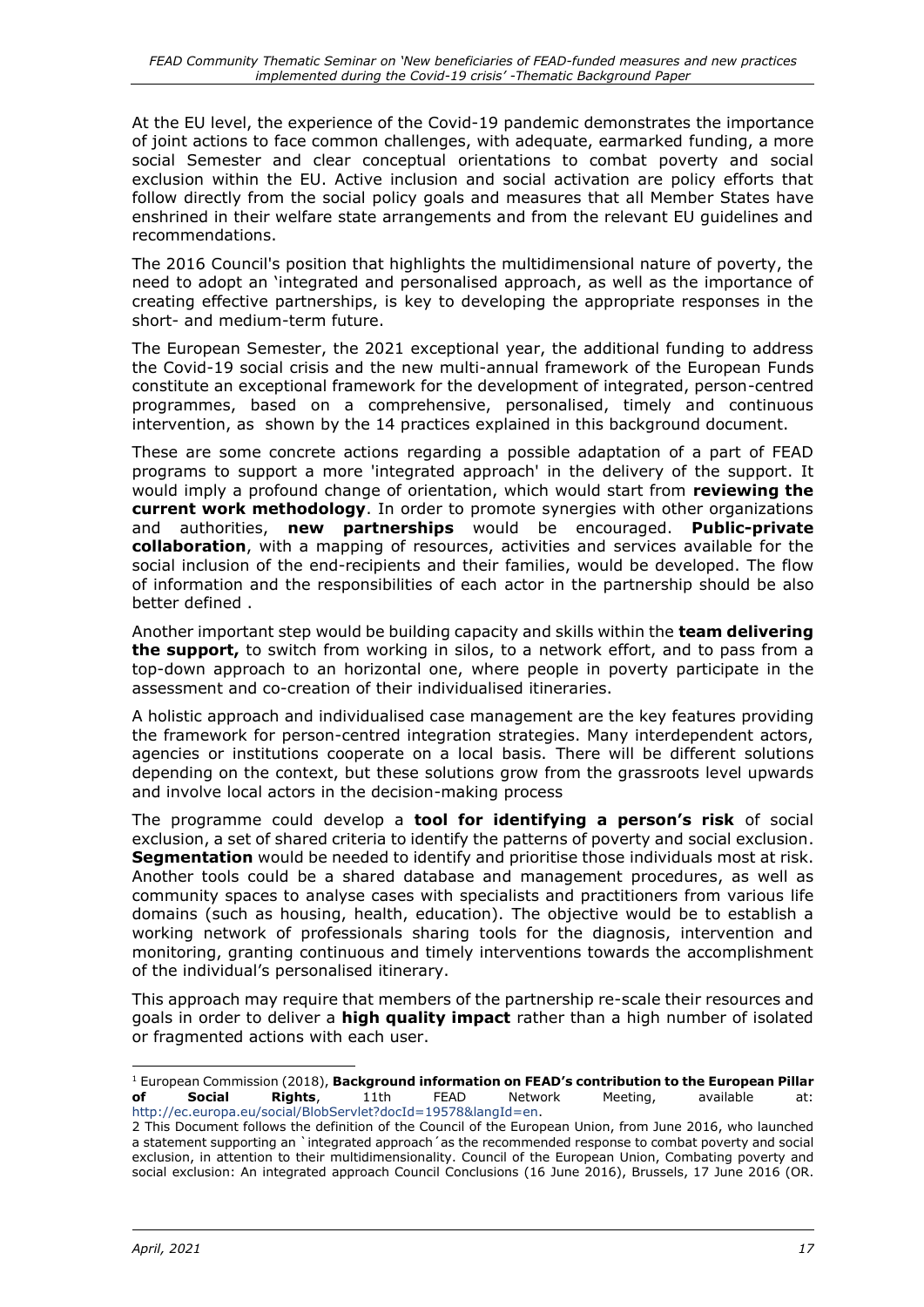en) 10434/16 SOC 419 EMPL 278 ECOFIN 630 SAN 271 EDUC 243. Available at: https://data.consilium.europa.eu/doc/document/ST-10434-2016-INIT/en/pdf

<sup>3</sup> European Commission (2019), **Assessment of the Europe 2020 Strategy, Joint Report of the Employment Committee (EMCO) And Social Protection Committee (SPC)**. Page 97.

<sup>4</sup> European Commission (2021), **The European Pillar of Social Rights Action Plan**. Page 27. Available at: https://ec.europa.eu/commission/presscorner/detail/en/qanda\_21\_821

<sup>5</sup> Dr Natasha Azzopardi-Muscat, `Mental health need in the context of the Covid-19 pandemic´, presentation at the European Parliament. BRIEFING, ENVI Webinar Proceedings, Policy Department for Economic, Scientific and Quality of Life Policies, Directorate-General for Internal Policies. Author: Matteo CIUCCI, PE 658.213 - December 2020, Mental health during the Covid-19 pandemic, available at: https://www.europarl.europa.eu/RegData/etudes/BRIE/2020/658213/IPOL\_BRI(2020)658213\_EN.pdf <sup>6</sup> In 2017, a Commission's assessment found that this Recommendation had promoted an 'integrated approach' by linking together the three areas, triggering important reforms across the EU, with encouraging

results in some Member States. European Commission (2019), **Assessment of the Europe 2020 Strategy, Joint Report of the Employment Committee (EMCO) And Social Protection Committee (SPC)**, page 67, available at:

https://ec.europa.eu/social/main.jsp?langId=en&catId=1063&furtherNews=yes&newsId=9487

<sup>7</sup> European Commission, 2019, **A European Green Deal. Striving to be the first climate-neutral continent.** Available at: https://ec.europa.eu/info/strategy/priorities-2019-2024/european-green-deal\_en

<sup>8</sup> European Commission (2019), **Assessment of the Europe 2020 Strategy, Joint Report of the Employment Committee (EMCO) And Social Protection Committee (SPC)**, page 96. Available at: https://ec.europa.eu/social/main.jsp?langId=en&catId=1063&furtherNews=yes&newsId=9487

<sup>9</sup> The Action Plan comprises EU actions as well as setting 3 headline targets for the EU to be achieved by 2030: 1) At least 78% of people aged 20 to 64 should be in employment 2) At least 60% of all adults should participate in training every year; 3) The number of people at risk of poverty or social exclusion should be reduced by at least 15 million. Out of 15 million people to lift out of poverty or social exclusion, at least 5 million should be children. The focus on children will allow not only to provide them with access to new opportunities but will also contribute to break the intergenerational cycle of poverty, preventing that they become adults at risk of poverty or social exclusion and thus producing long-term systemic effects. European Commission (2021), **The European Pillar of Social Rights Action Plan**. Page 5. Available at: [https://ec.europa.eu/info/publications/european-pillar-social-rights-action-plan\\_en](https://ec.europa.eu/info/publications/european-pillar-social-rights-action-plan_en)

<sup>10</sup> European Commission (2021), **The European Pillar of Social Rights Action Plan**. Page 27. Available at: [https://ec.europa.eu/info/publications/european-pillar-social-rights-action-plan\\_en](https://ec.europa.eu/info/publications/european-pillar-social-rights-action-plan_en)

 $11$  The European Semester is a coordination framework which includes commitment by Member States through their National Reform Programme reports, monitoring and assessment by the Commission in Country Reports, and Country-Specific Recommendations to Member States by the Council. Integrated guidelines are used to monitor this process. Country-specific recommendations provide tailored advice to individual Member States on how to boost jobs, growth and investment, while maintaining sound public finances. Until 2020, the Commission published them every spring. The Recommendations adapt priorities identified in the autumn in the Annual Sustainable Growth Strategy (EU level) and in the recommendation for the economic policy of the euro area (euro area level). They give guidance on what can realistically be achieved in the next 12-18 months to make growth more sustainable, inclusive and stronger. Source: European Commission, available at: https://ec.europa.eu/info/business-economy-euro/economic-and-fiscal-policy-coordination/eu-economicgovernance-monitoring-prevention-correction/european-semester/european-semester-timeline/springpackage\_en

<sup>12</sup> EAPN (2019), **A Step Forward for Social Rights? EAPN Assessment of the 2019 Country-Specific Recommendations with Country Annex.** July 2019, available at: https://www.eapn.eu/wpcontent/uploads/2019/07/EAPN-2019-EAPN-CSR-Report-Main-Messages-3702.pdf

<sup>13</sup> The European Semester will be temporarily adapted to coordinate it with the Recovery and Resilience<br>Facility. Source: https://ec.europa.eu/info/business-economy-euro/recovery-coronavirus/recovery-and-Facility. Source: [https://ec.europa.eu/info/business-economy-euro/recovery-coronavirus/recovery-and](https://ec.europa.eu/info/business-economy-euro/recovery-coronavirus/recovery-and-resilience-facility_en)[resilience-facility\\_en.](https://ec.europa.eu/info/business-economy-euro/recovery-coronavirus/recovery-and-resilience-facility_en) In 2021, Country-specific recommendations will only be on the budgetary situation and there will be no structural country-specific recommendations for those Member States that will have submitted recovery and resilience plans.

<sup>14</sup> EAPN (2020), **EAPN Assessment of the Country-Specific Recommendations 2020**, available at: https://www.eapn.eu/wp-content/uploads/2020/07/EAPN-CSR-2020-Assessment-Main-Report- FINAL-4526.pdf

<sup>15</sup> The renewed focus means that the EC will not publish Country Reports or Country-Specific Recommendations in 2021. Member States are encouraged to submit national reform programmes and recovery and resilience plans in a single integrated document. These plans will provide an overview of the reforms and investments that Member States will undertake in line with the objectives of the Facility. Source: European Commission, European Semester 2021 – An exceptional cycle. Available at: https://ec.europa.eu/info/business-economy-euro/economic-and-fiscal-policy-coordination/eu-economicgovernance-monitoring-prevention-correction/european-semester/european-semester-timeline/europeansemester-2021-exceptional-cycle\_en

 $16$  The European Union budget helps to deliver on things that matter for Europeans and contributes to reducing disparities within Europe and between regions. Over 76% of the EU budget is managed in partnership with national and regional authorities through a system of 'shared management', largely through 5 big funds – the Structural and Investment Funds. European Social Fund, 'A new, stronger European Social Fund Plus', available at: https://ec.europa.eu/esf/main.jsp?catId=62&langId=en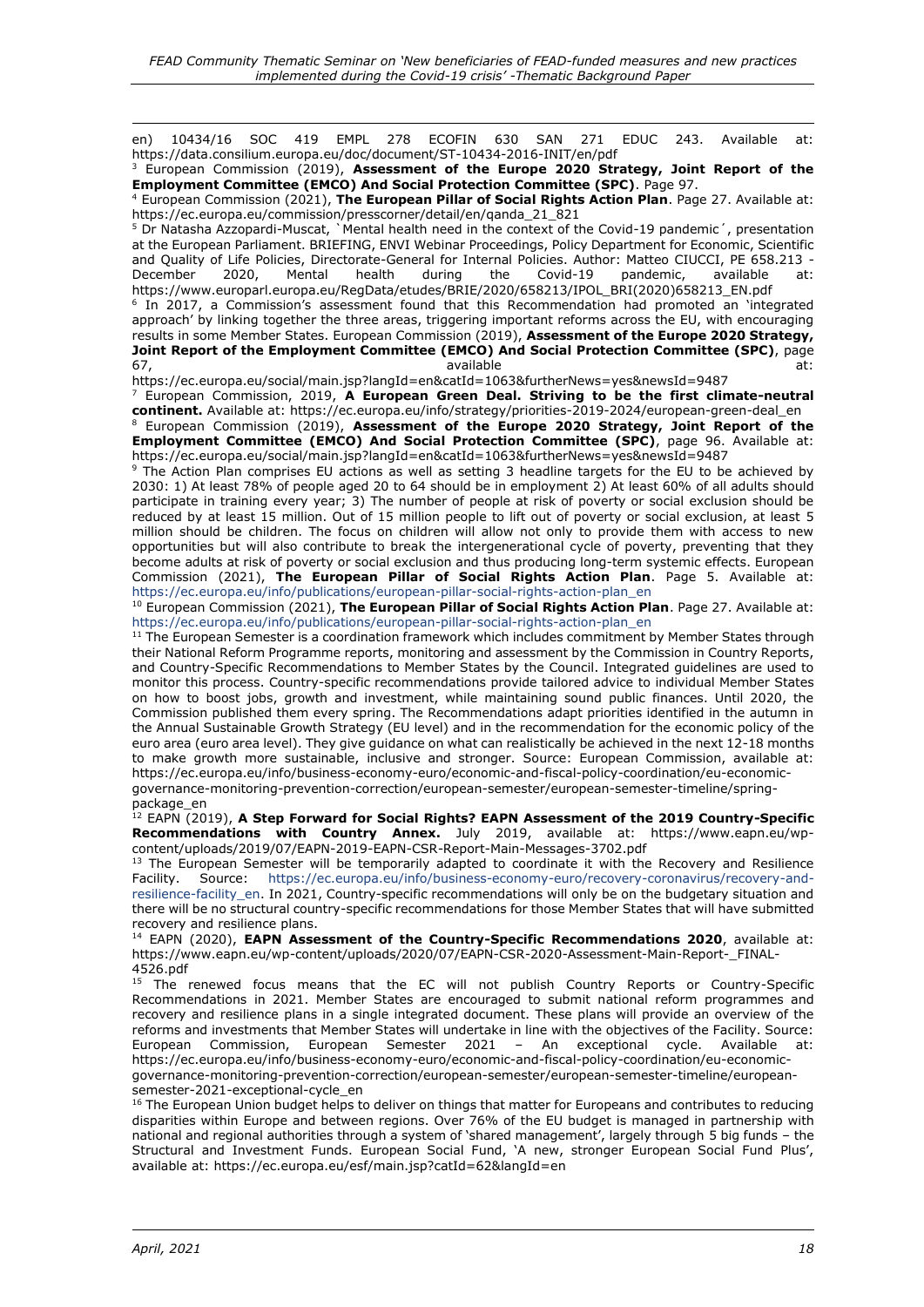<sup>17</sup> In the objective xi (equivalent to the OP I in the current FEAD) the aim is to promote synergies between ESF and FEAD support, whilst preserving lighter rules for FEAD-type support. ESF Plus allocates at least 25% of the funds to social inclusion and at least 3% support to the most deprived (former FEAD).

<sup>18</sup> FEAD (2016), **Meeting report. Third Fead Network Meeting: Synergies between ESF and FEAD.** European Conference, 07 November 2016, Page 13. Available at: https://redcross.eu/uploads/files/Third%20FEAD%20Network%20Meeting\_Report\_FINAL.PDF

<sup>19</sup> This model is developed in The Netherlands. European Commission (2016), **Peer Review in the Netherlands:** https://ec.europa.eu/social/main.jsp?catId=1024&langId=en&newsId=2334&furtherNews=yes

<sup>20</sup> European Commission (2016), **Integrated approaches to combating poverty and social exclusion. Best practices from EU Member States**, available at: https://ec.europa.eu/social/main.jsp?catId=89&furtherNews=yes&newsId=2564&langId=en

<sup>21</sup> Cruz Roja Madrid, **De persona a persona.** Cruz Roja, 2015, pp 4-5, available at: https://www.cruzroja.es/principal/documents/1850642/1859841/MADRID\_1011.pdf/d758fa6d-1b0a-4faf-86c7-10354d9b73b2

 $^{22}$  Information provided by María Jesús Gil Meneses and Oli Hervera Mené, from the Spanish Red Cross.

<sup>23</sup> The Housing First approach addresses the complex needs that users face as well as homelessness itself. It is considered that this could be achieved by providing a stable environment, intensive support and taking a holistic approach to life improvement.

<sup>24</sup> Benjaminsen, Lars and Knutagård, Marcus (2018?), **Homelessness Research and Policy Development: Examples from the Nordic Countries**. FEANTSA, Homeless research and policy development. 10º anniversary issue, available at: https://www.feantsa.org/download/10-3\_article\_23601179102354748904.pdf

<sup>25</sup> Kvist, Jon (2019**), ESPN Thematic Report on National strategies to fight homelessness and housing exclusion. Denmark 2019.** European Social Policy Network, available at: http:ec.europa.eusocialmain.jsp?catId=1135&langId=en

<sup>26</sup> Project UDENFOR, Ad Hoc Projects, available at https://udenfor.dk/ad-hoc-projekter/?lang=en

<sup>27</sup> European Commission (2019), **Fund for the Most Deprived. Diverse Approaches to Supporting Europe's most Deprived. FEAD Case Studies 2019**, page 18. Available at: https://ec.europa.eu/social/main.jsp?catId=738&langId=en&pubId=8261&furtherPubs=yes

28 KOMPASSET KIRKENS KORSHÆR, **OUTREACH with homeless migrants in Copenhagen 2016-2019,** available at https://kbh.kirkenskorshaer.dk/wp-content/uploads/2019/08/OUTREACH-report-2019\_kompr.pdf

<sup>29</sup> European Commission (2016), **The European Social Fund. Investing in People.** Page 14. Available at: https://www.esf.lt/data/public/uploads/2017/01/d1\_esf\_brochure\_en.pdf

<sup>30</sup> FEAD (2016), **Meeting report. Third Fead Network Meeting: Synergies between ESF and FEAD.** European Conference, 07 November 2016, Page 8. Available at:

https://redcross.eu/uploads/files/Third%20FEAD%20Network%20Meeting\_Report\_FINAL.PDF<br><sup>31</sup> Government of Malta, **LEAP: Anti-Poverty and Social Exclusion**, <sup>31</sup> Government of Malta, **LEAP: Anti-Poverty and Social Exclusion**, available at: https://fsws.gov.mt/en/leap/Pages/default.aspx

32 Information available at https://fsws.gov.mt/en/leap/Pages/Where%20we%20started.aspx

<sup>33</sup> During 2016, Malta's LEAP centres were recognised as Best Practice among EU Member States due to their bottom-up approach to service provision as well as their instrumental role in encouraging collaboration between the government, civil society and private entities as well as across ministries in order to provide services that tackle the needs of every individual in a more holistic manner. Peer Review on "Social Activation and Participation" Peer Country Comments Paper - Malta Taking the 'Leap' into Employment Online, 25-26<br>Februarv 2021 DG Employment, Social Affairs and Inclusion, available at: February 2021 DG Employment, Social Affairs and Inclusion, available at: [https://ec.europa.eu/social/main.jsp?langId=en&catId=1024&newsId=9892&tableName=news&moreDocu](https://ec.europa.eu/social/main.jsp?langId=en&catId=1024&newsId=9892&tableName=news&moreDocuments=yes) [ments=yes](https://ec.europa.eu/social/main.jsp?langId=en&catId=1024&newsId=9892&tableName=news&moreDocuments=yes)

34

<sup>35</sup> European Commission, **FEAD Network, An interview with... Restos du Coeur´**, available at: ec.europa.eu/social/main.jsp?catId=1207&langId=en

<sup>36</sup> `FEAD Regulation – Introducing Specific Measures for Addressing the Covid-19 Crisis', Webinar organized by EUROCITIES, 22 April 2020.

 $37$  Non eligible activities are those comprised as `accompanying measures', complementing the provision of food or basic services. The managing authority if the Federal Ministry of Labour and Social Affairs. The EU provides with 85% of the funding, the German government tops with 10% and the management organisations have to bear 5% of the costs. For the overall period 2015-2020, the financial volume amounted for 93 million distributed among 151 projects.

<sup>38</sup> Information available at: https://www.planerladen.de/give.html

<sup>39</sup> Caritas-Mannheim, ANIMA - Ankommen in Mannheim, available at https://www.caritas-mannheim.de/hilfeund-beratung/fluechtlinge-und-migranten/migrationsberatung/migrationsberatung

<sup>40</sup> 'Leitbild der Diakonie. Der Mensch im Mittelpunkt', available at: https://www.diakoniemannheim.de/selbstverstaendnis.html

Paritätischer Kreisverband Mannheim, available at: https://www.paritaetbw.de/regional/kreisverbaende/paritaetischer-kreisverband-mannheim

<sup>42</sup> Information available at: https://www.mannheim.de/de/service-bieten/integration-migration/animaankommen-in-mannheim

<sup>43</sup> Presentation at the EUROCITIES Webinar, available at https://www.youtube.com/watch?v=gEdgGz2Vpr8<br><sup>44</sup> European Commission EEAD in your country System available at European Commission, FEAD in your country, Sweden, available at:

https://ec.europa.eu/social/main.jsp?catId=1239&langId=en&intPageId=3629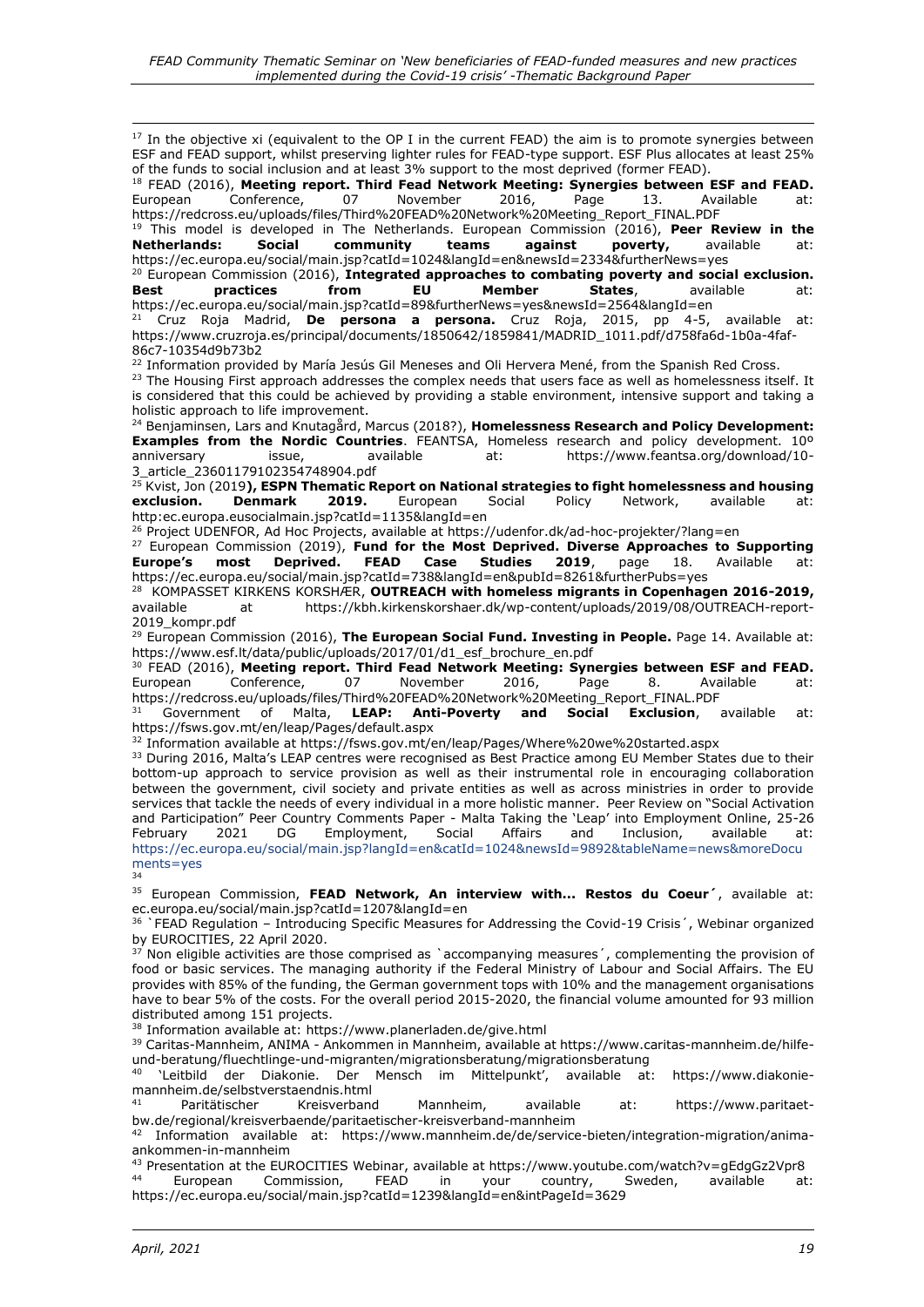<sup>45</sup> Implementing partner: Italian Federation of Organizations Working with Homeless People. Housing Evolutions, **Combining ESF and FEAD To Help Social Inclusion of Homeless,** available at: https://www.housingevolutions.eu/project/combining-esf-and-fead-to-help-social-inclusion-of-homeless/ <sup>46</sup> Information on the Bancosol case was provided by Francisco Greciano, from the Federación de Bancos de

Alimentos, Spain. <sup>47</sup> Busch-Geertsema, Volker (2014), 'Housing First Europe – Results of a European Social Experimentation Project', **European Journal of Homelessness**, Volume 8, No. 1, August, page 13.

<sup>48</sup> European Commission (2018), **Background information on 'Building partnerships to improve FEAD support'**, 11th FEAD Network Meeting, available at: http://ec.europa.eu/social/main.jsp?langId=en&catId=89&newsId=9128&furtherNews=yes&furtherNews=y es

<sup>49</sup> Kuffy, Katherine (2020), **What is Poverty and How to Combat it? EAPN Explainer**. Available at: https://www.eapn.eu/wp-content/uploads/2020/04/EAPN-Poverty-Explainer-Web-1-4331.pdf